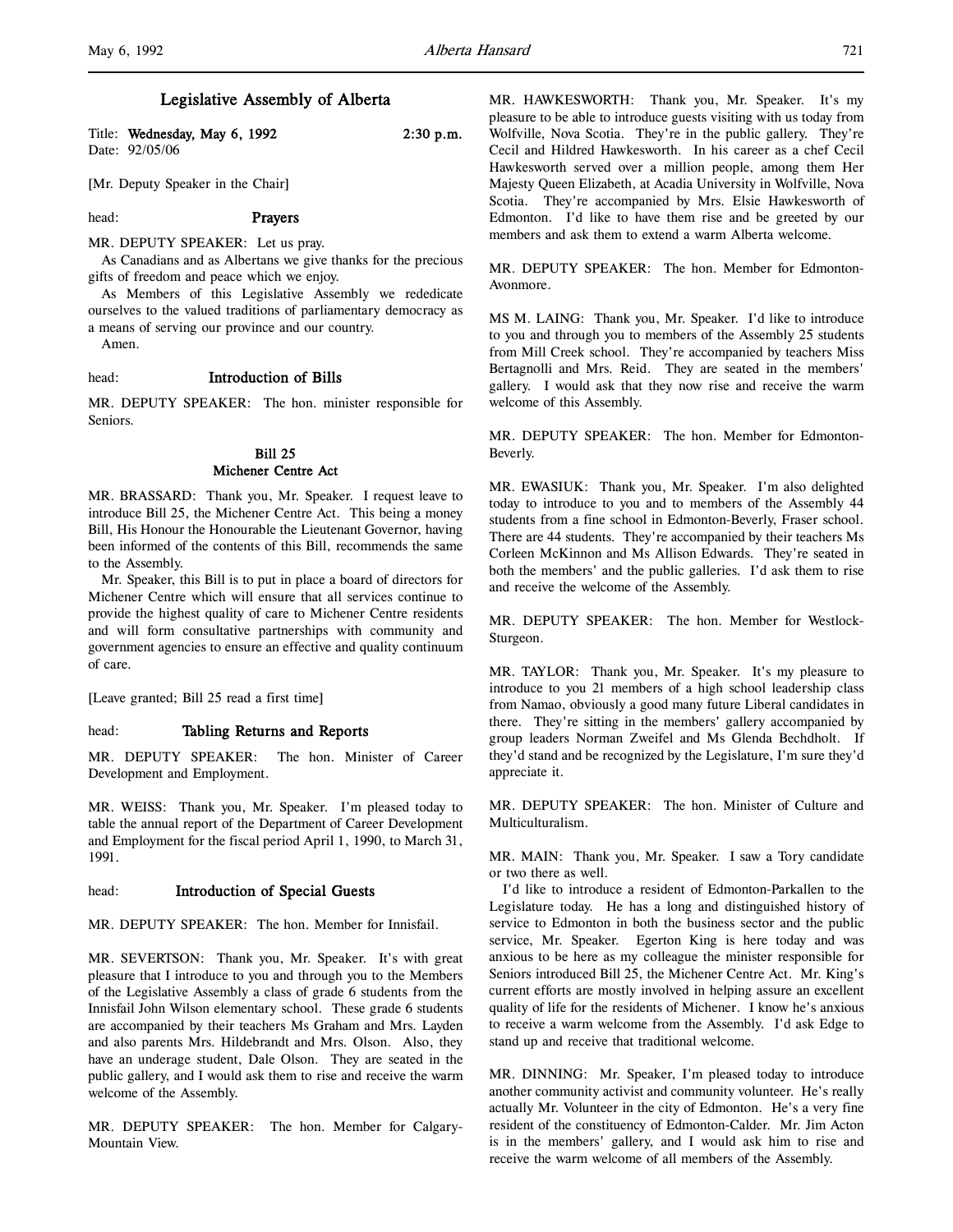# head: Oral Question Period

# Election Timing

MR. MARTIN: Mr. Speaker, yesterday the government lost one of its more prominent members with the resignation of the MLA for Three Hills. We obviously had one very unhappy Conservative MLA. Now, it's not surprising, as the Premier made her the scapegoat for the Principal fiasco, and clearly she was unhappy about the dispute with the government and the town of Trochu over the tire plant, but according to the MLA's own PC constituency association, the final straw was the mismanagement of the debt by this provincial government. My question to the Premier is simply this: how can the Premier hope to convince Albertans about the need for Alberta's growing debt when it can't even convince their own backbenchers?

MR. GETTY: Mr. Speaker, the hon. Leader of the Opposition's allegations, I guess you could call them, in asking his question are incorrect, but that's not unusual with his questions. It does give me an opportunity to say that I'm quite sad to see Mrs. Osterman leave the Legislature. She's a talented, experienced MLA, was a fine member of our cabinet and our caucus. I enjoyed working with her, and I wish her very well in the future.

MR. MARTIN: I don't think the joy was the same on her part, Mr. Speaker. That's the point I was trying to make.

Mr. Speaker, the government has lost the confidence of its own members over its mismanagement and waste. We've had, as mentioned before, eight successive deficits totaling well over \$15 billion. We've gone from a have province with assets to a debtor province, and that's the point the Member for Three Hills was talking about in Hansard, if you look, in this particular Legislature. My question is straightforward. This government's in disarray. Why doesn't the Premier do the right thing. Let's clear the air. When's the Premier going to call an election?

# 2:40

MR. GETTY: Mr. Speaker, I think there are a number of MLAs, including myself, who do not like debt or deficits. We naturally don't like to have circumstances where they're necessary or needed.

As far as the hon. member talking about an election, I should just recall for him that we just had one in Little Bow, and the hon. member was pretty embarrassed.

MR. MARTIN: Quite an election, Mr. Speaker. In the Tory stronghold they went from 80 percent to 35 percent. Some mandate. I know he says that he doesn't like debt, but his Treasurer, Deficit Dick, seems to.

Let's look at elections then. I understand that the Premier said that his preference was to get the constituency of Three Hills represented as quickly as possible, but I might point out that the constituents of Calgary-Buffalo have been waiting for more than a hundred days to be represented in the Alberta Legislature. Here's a chance for at least a minielection, Mr. Speaker. My question is to the Premier. I'm wondering about Calgary-Buffalo after the 100 days. Will he call the by-election in Calgary-Buffalo now so that they can be represented in the Legislature?

MR. GETTY: Mr. Speaker, it is true that I have and the government has taken some time. We felt that with former MLA Sheldon Chumir it was proper, and we wanted to leave a period of time when we might experience and share a certain amount of grief at the loss of such an outstanding member of our Legislature. We now, as the members probably know, have a period of time, some six months, after a member either resigns or leaves a seat for whatever reason when a by-election should be called. That's the law of this Legislature. So I would hope that we will be moving on a Calgary-Buffalo by-election quite soon.

# Mental Health Services

MR. MARTIN: Mr. Speaker, this is Mental Health Week, although for some reason the minister hasn't made a ministerial statement about it. We had the one she was going to do. I expect it's because of the shameful state of this government's mental health policies. Let me say that we have the tragic case of Brenda Strandlie, who suffered from a mental illness, who was discharged from hospital on February 26 for the second time in a month. She disappeared on February 28 until her body was found in the North Saskatchewan River last week. She was discharged from the hospital, there was no community follow-up, and her family was not even informed of her discharge. My question to the Minister of Health is simply this. Brenda Strandlie's family is extremely upset, understandably so, and they want some answers. Why did the system fail her so terribly? How could this happen?

MS BETKOWSKI: Mr. Speaker, I think that any death of this nature is a tragedy. Certainly it is one about which all of us are saddened to hear. In terms of the family's concern about hospital treatment, the hon. member knows that if they wish to make a formal complaint through the college with respect to a physician or through the hospital itself or through the Health Facilities Review Committee, all those mechanisms are in place, and I would encourage the family to do that when the time is right for them to do so.

In terms of Mental Health Week and in terms of the work that we are doing, on the contrary, I think the progress that we're making in mental health is perhaps slower than a lot of us would like, but the progress is towards bringing the issue out in the open, to getting into board governance for the institutions, to ensuring that as we focus on health care in the 21st century, it's more focused towards community than towards institutionalization and towards the mix in between. I think the paper on future directions for mental health, that I tabled in the last couple of weeks in this Assembly, is testament to this government's commitment to ensuring that mental health is part of the mainstream of the health sector.

MR. MARTIN: Mr. Speaker, that's nice talk, but the reality is that it's not happening. It's one thing to talk about deinstitutionalization, but for this government that's become dumping, often out there with no backup services, with no housing.

The point with this particular case is that if Brenda had even had a mental health worker that checked on her, this might have been avoided. My question to the minister is simply this: why is she so reluctant to put the necessary resources into the backup services? Perhaps we can avoid these tragedies in the future.

MS BETKOWSKI: Mr. Speaker, I'd be happy to get into the issue more openly during the estimates of the Department of Health. In fact, we have a \$56 million budget in mental health in the votes of the Department of Health. Of that, \$34 million is provided directly to community-based services. I recognize that they're not always there when they need them, so the issue becomes ensuring that we work with the community and institutions to ensure that when people are in the community and need the hospital access or in the hospital and need the community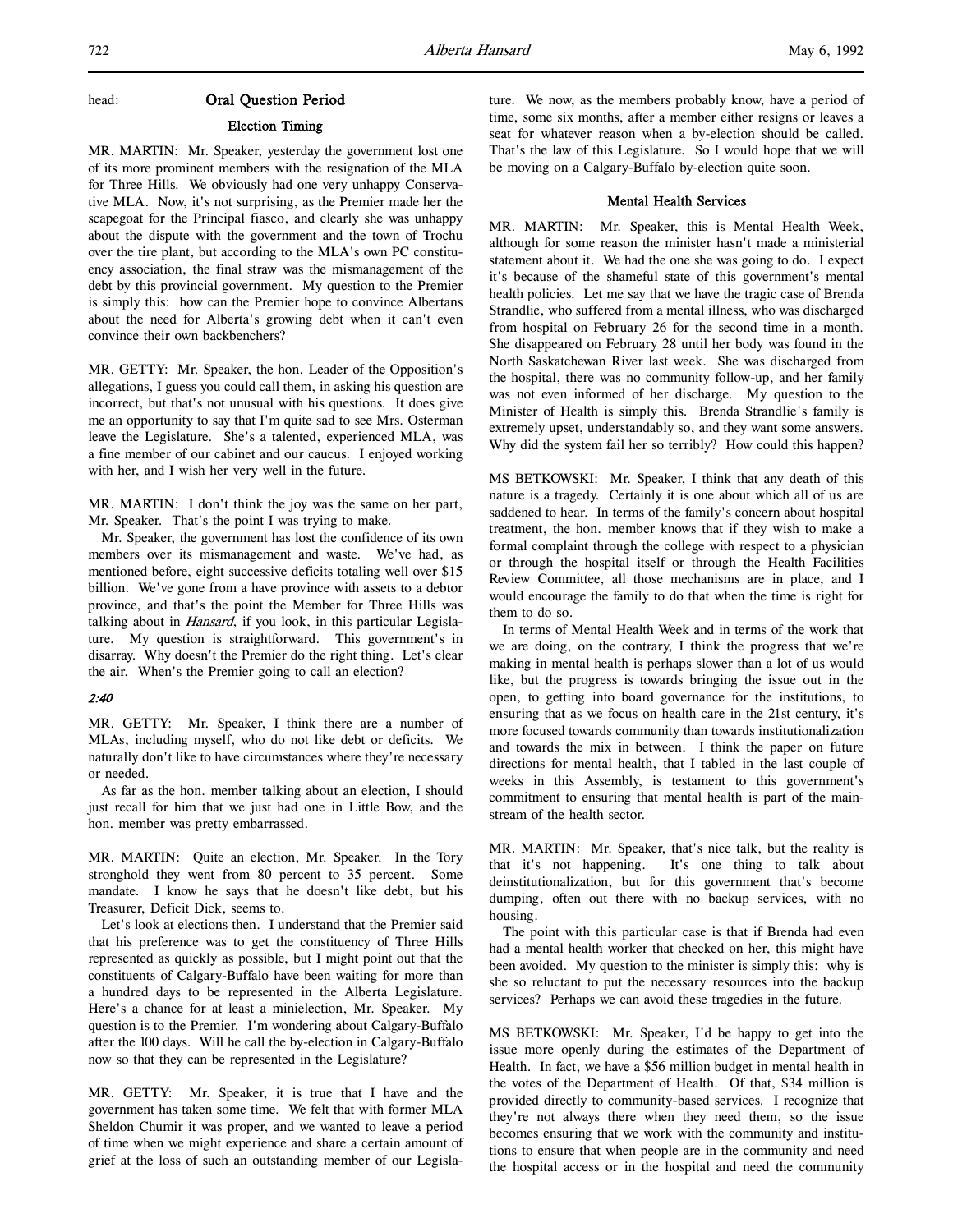access, there's a better working between what are too often two solitudes in that area. That is the commitment. That is the directional statement, and I believe it's the appropriate direction to be taking.

MR. MARTIN: The minister says that, Mr. Speaker, but the reality is that it's not happening.

The whole push now, Mr. Speaker, that they're talking about is more deinstitutionalization in the future. We've had this in the past, and they're still not providing the backup services. My question to the minister is simply this: how can she consider contemplating discharging even more of the mentally ill to their communities without the proper resources when the results have the potential to be so tragic?

MS BETKOWSKI: Mr. Speaker, I am not discharging people who need acute care from hospitals. Decisions are made with respect to a person's care within a facility by professionals.

In the area of acute emergency we've set aside some resources in the budget this year to look at how we might have the existing facilities deal better with acute psychiatric emergencies. It really reflects back on the Member for Edmonton-Highlands' motion yesterday. I'm not convinced that dollars are the only answer to this. It's a matter of bringing these two groups together to ensure that we're dealing not only with the emergency care but with the acute care. Too often I think the Leader of the Opposition assumes that the only pieces of the health system are the acute care system and community living. Issues in health are about what is in between those two ends and trying to pull them all together.

I acknowledge that we're not doing everything the hon. member would like. I fundamentally regret the tragedies that can occur, but we have to be focusing the system towards that goal. As I said, I would be happy to get into it more during our estimates and deal with what we are doing with the \$56 million devoted to mental health in the province.

MR. DEPUTY SPEAKER: The hon. Member for Edmonton-Meadowlark.

# Provincial Fiscal Policies

MR. MITCHELL: Thank you, Mr. Speaker. Both the Royal and the Toronto Dominion banks have recently predicted that Alberta's economic growth over the next year will be one-half as great as the rate of growth predicted by this Treasurer in his recent April budget. This prediction, this information has terminal implications for the Treasurer's guess that government revenues will increase annually by 6 percent over the next number of years. Can the Treasurer explain how he expects to reach this 6 percent revenue growth, which somehow is going to save his budgets in the future, in light of this new economic information?

# 2:50

MR. JOHNSTON: Mr. Speaker, let me begin by saying that we would probably find it useless to debate one computer model against another computer model, which is really what the Member for Edmonton-Meadowlark is suggesting when we take on this debate about whose computer is generating the right growth numbers. Let me say that this is not an exact science, but I do have good advisors in Treasury and in government as well who provide to us and on a reasonable basis track the kinds of characteristics of our economy which are important to Albertans and which most Albertans know about. For example, they know

that in Alberta there is a tremendous excitement about the potential in this province, one which is characterized by new investment coming here. We have a very great diversified economy, and we have a lot of people at work in this province. Those issues really are the ones which drive the real economic growth of any province. At the same time, because inflation has been under control, we do have real growth predicted in this province.

In the Budget Address, which we brought down three weeks back, we in fact predicted that Alberta would have a growth rate approximating 2 and a half percent in '92. That'll be probably one of the strongest growth rates of any province in Canada, and as all Albertans know, in comparison to last year, '91, Alberta was the only province to have real economic growth. We forecast that as well, Mr. Speaker, and it's turned out to be true.

Mr. Speaker, I know you're edgy here, but I just want to complete this analysis by saying that people make these kinds of forecasts based on something called general equilibrium models. They plug in some numbers, they wait for the machine to crank out the numbers, and they say, "Alas, here's the best guess we have." But in fact our analysis of these forecasts leads us to confirm the fact that our own forecasts have been as accurate as theirs, and we stand by the 2 and a half percent real growth rate for Alberta for '92, the best in Canada.

MR. MITCHELL: Edgy, Mr. Speaker? Don't you just wish you had a radar screen to track the Treasurer's answers some days?

The Royal Bank, and I quote, goes on to say that they "expect Alberta to be the only province to post a decline in the number of jobs for the [coming] year," the only province in Canada. Mr. Speaker, could the Treasurer please indicate exactly where the 15,000 new jobs that he has predicted in his budget are going to come from?

MR. JOHNSTON: Mr. Speaker, I enjoy discussions with the various banks that we visit with from time to time, and I can say that we had some fairly interesting analyses and discussions about the forecasts made by various banks. I have found, though, in the past five years that without fail most of those bank economists who make the low forecasts generally forget about the strength of this economy. I always remind them about some key things. For example, did you happen to factor in this time the forestry diversification, the fact that the Al-Pac project in Athabasca is proceeding, some \$1 billion potential investment in that particular project? By the way, did you mention to your analyst that the pipeline expansion taking place in this province is probably unmatched in the history of Alberta? Still further, did you know about the petrochemical industry expanding again in this province with Dow Chemical in Sherwood Park and Strathcona investing heavily? Now, those are just some of the highlights I talk about. You know, the analysts who sit in their Toronto offices depending upon historical data which is out of date – like the Member for Edmonton-Meadowlark, out of date – in fact, when I draw to their attention these facts, say: "You know, we didn't know that exciting things are happening in your province. I guess we're just wrong."

MR. MITCHELL: It's just amazing to see the great guru of this Treasury tell other predictors that they're wrong and he's right. Mr. Speaker, it's almost impossible to find a prediction upon which in fact he has been right.

In light of the serious questions that this new economic information raises, Mr. Speaker, will the Treasurer at least make the commitment that he will provide to this Legislature, to the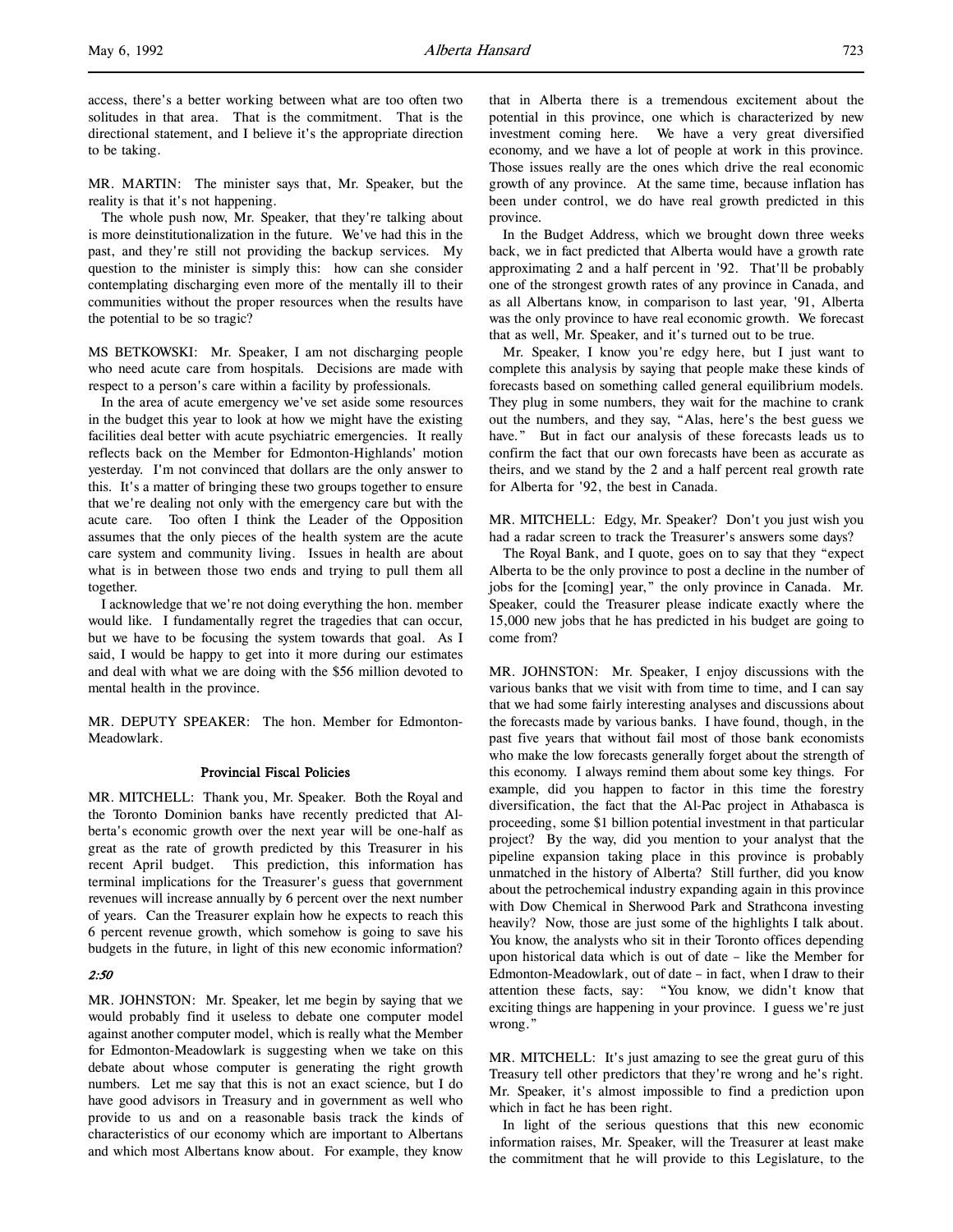people of Alberta quarterly updates on the progress that he is making towards his budget over the coming year?

MR. JOHNSTON: Mr. Speaker, I've worn out this particular Treasury critic two times now, so I guess he won't be around long with his kind of position. He's one of the doom and gloomers. He's the one who gets great delight talking about what's gone wrong in Alberta, but Albertans know that there are a lot of things going right, and that's the clear message.

Now, Mr. Speaker, what we have said in this budget document, which has been presented to the people of Alberta, a document which speaks to the needs of Albertans in terms of those key priority areas of health and education and expresses one of the quickest capsulated expressions of confidence that any Albertan could ever imagine: a tax cut – this budget has a tax cut in it. That speaks to our view of the future of this province.

The confidence of Albertans will be expressed clearly in their consumption. They spend a lot of money because they deserve it, because there are no taxes in this province in comparison to any other province in Canada. They have the money in their pockets. They're spending it on items, and with the low interest rates they're now starting to build houses for themselves. That's one of the objectives of this government. All in all, Mr. Speaker, I would like to match the position of Alberta against any province in Canada on any issue, and I know what the result would be, the people of Alberta know what it would be: Alberta first.

### Constitutional Reform

MR. PAYNE: Mr. Speaker, in view of the lengthy period of time that Quebec has been away from the constitutional negotiating table, many of our constituents were encouraged to see Premier Bourassa in our province yesterday. I'm wondering if the Premier could share with the Assembly his assessment of Premier Bourassa's willingness to generally negotiate. In other words, did yesterday's discussions indicate a Quebec that was trying to understand the Alberta point of view, or was it merely a western sales trip to put more pressure on Albertans to accept Quebec's constitutional demands?

MR. GETTY: Mr. Speaker, yesterday's meeting was a good meeting. I enjoyed the meeting. It was a meeting between Premiers, yes, but between friends as well, friends who have now been working together some 20 years, I guess, in public life, actually the senior Premiers at the first ministers' meetings.

I was quite impressed by the desire of Premier Bourassa to understand the details of the Alberta select committee's report, to understand our desires for a united Canada, a Canada with Quebec in it, and also meaningful Senate reform, including a triple E Senate. We had a good discussion of these issues. I had a sense of a leader who was going across the country genuinely looking to attain the goal of a united Canada. In our case here in Alberta we are looking to fully understand their needs and their aspirations, and as we talked together, I was feeling better and better about the future outcome of our constitutional meetings.

MR. PAYNE: Mr. Speaker, during yesterday afternoon's news conference Premier Bourassa made this interesting comment, and I quote: if we have an idea of what is an effective Senate, then we could discuss the question of the numbers. It's beginning to look more and more like a trade-off is coming whereby the reformed Senate's powers could be seriously eroded in order to get equal representation for the provinces. I'm wondering if the

Premier could comment on the implications of this apparent tradeoff mentioned yesterday by Premier Bourassa.

MR. GETTY: Mr. Speaker, there are some commentators who are trying to draw that conclusion. Certainly that was not the way our discussions went yesterday. Premier Bourassa had his first chance, as did his minister of intergovernmental affairs, meeting with our colleague the hon. Minister of Federal and Intergovernmental Affairs, to discuss the select committee's report and all the various recommendations in it. Premier Bourassa had a chance for the first time to discuss with me Alberta's views of how the effective powers of the Senate could be developed, and he was quite interested in that. He also started to realize that a triple E Senate is not a threat to Quebec or a threat to any province. As a matter of fact, it is in a way an ally and, I think, would provide not just Quebec but every province with an opportunity to be fully influential in the future national decisions that will be made in Parliament.

# 3:00

So I felt very good. When previously there had been comments that Quebec was saying absolutely no in terms of equal, that was not the case yesterday at all. As a matter of fact, the position was that we go for the elected, yes; Alberta's made the breakthrough there. We discussed the effective, and we want it to be effective. Understanding how the effective powers might work, then we're prepared to look at the numbers of Senators. This, Mr. Speaker, is from a government and a leader who I think are trying to find a solution to recognize not just Quebec's aspirations in a new constitutional agreement but, since this is the Canada round, to recognize the west and Alberta's desires and needs as well. So I felt good about that discussion.

### Senior Citizens Programs

MS BARRETT: Mr. Speaker, on April 15 the minister responsible for Seniors said that there was absolutely no change in programs for seniors this year, but the seniors are asking why it is that they're facing a 20 percent budgetary cut from the government with respect to funding of self-contained housing programs. It's also been said that the government is suggesting that \$5 million could be saved by the government by making lowincome seniors pay 30 percent of their income rather than 25 percent for their housing. That's \$600 a year more, and that hurts low-income seniors. My question to the minister is this: can he explain why the budget for this program has been reduced by 20 percent and if it is the government's intention to ask the lowincome seniors to pick up the difference between the tabs?

MR. DEPUTY SPEAKER: The minister responsible for Seniors.

MR. BRASSARD: Yes, Mr. Speaker. On April 15, if that is the date that is being quoted, we did indeed discuss the program delivery for seniors in this province. At that time, I did mention that the only program that was altered at all was indeed the selfcontained housing units. It's true; we're not building as many self-contained units this year as we would like to. There's no question about that. There has been no change in the program whatsoever, but we're not building as many of anything in this province this year. Many capital projects have been reduced, and that's in keeping with the kind of budget and budgetary conditions that we're facing. There has been no change to any programs in delivery of services to seniors in this province in this budget.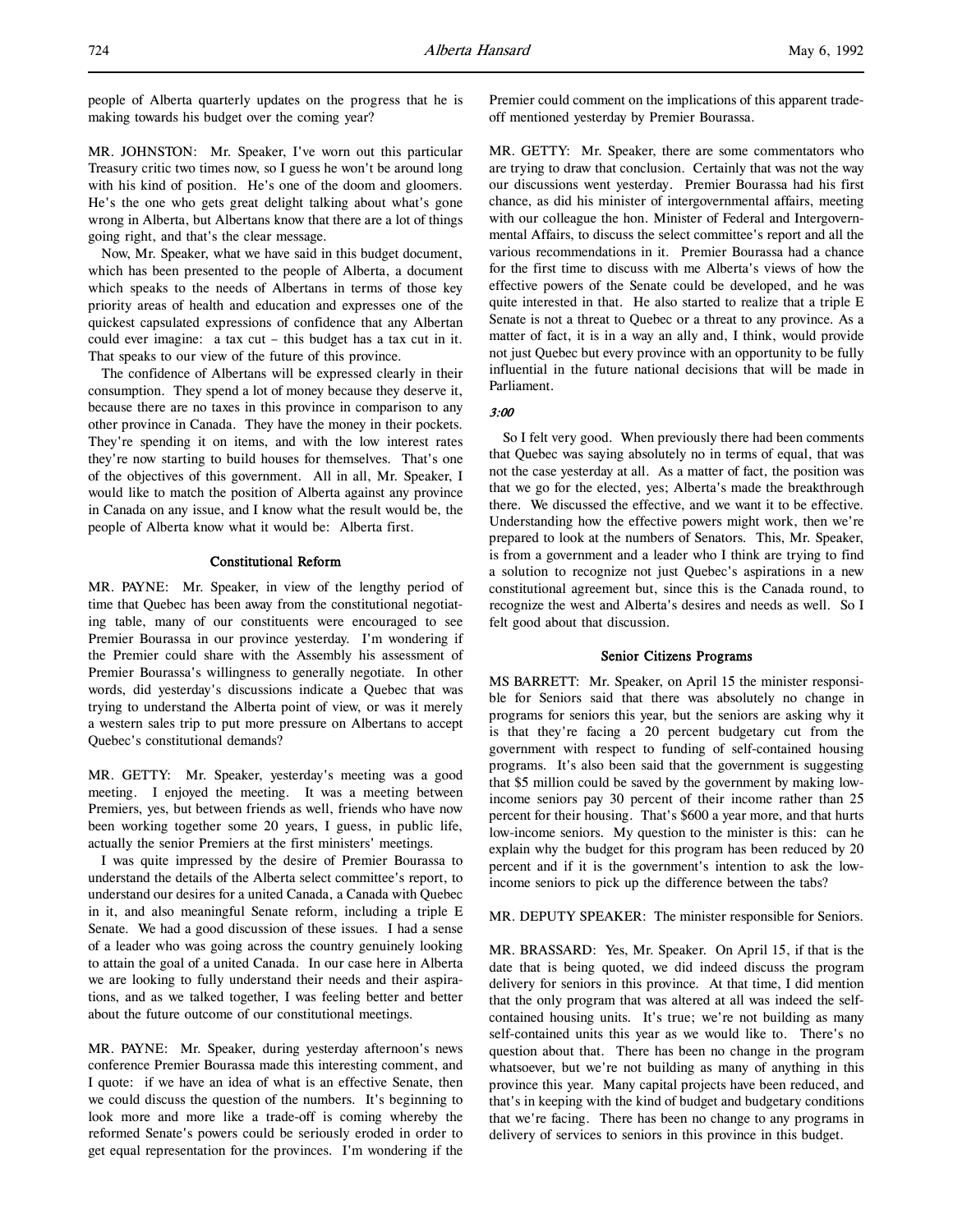MS BARRETT: Well, Mr. Speaker, that's not exactly what he said on April 15.

That point aside, let me suggest to the minister that there is a serious backlog of people waiting to get into long-term care facilities and a serious backlog here in Edmonton and in Calgary of people waiting to get into self-contained units. Is the minister saying that there is going to be no additional help for these people, that they're on their own, or is he telling us that they're just going to have to pay more? Which is it?

MR. BRASSARD: I'm saying nothing of the sort, Mr. Speaker, and I don't pretend to stand here and make statements on behalf of the Minister of Municipal Affairs, whose responsibility it is to administer this program. Let me tell you that our concern for the seniors and the welfare of seniors in this province has not diminished one iota. As a matter of fact, it continues to increase. I am continuing to meet with 22 agencies representing almost 100,000 seniors in this province on an ongoing basis. We're discussing all of these issues, as it should be. In fact, it's the way the seniors themselves had asked for program delivery in the future. They wanted to be a part of this decision-making, and they are and will continue to be a part of any future decisions affecting them.

MR. DEPUTY SPEAKER: The hon. Member for Edmonton-Gold Bar.

# Cancer Treatment

MRS. HEWES: Thank you, Mr. Speaker. The dangerous and unacceptable waiting lists for cancer patients needing radiation treatment are a source of great concern for care givers, patients, and families. My questions are to the Minister of Health. I understand that steps are being taken to alleviate the backlog in the future. Will the minister please tell us what immediate action has been taken to deal with the crisis?

MS BETKOWSKI: Mr. Speaker, the fact that the incidence of cancer in Alberta is rising as a portion of the population is not new news, not to the Member for Edmonton-Gold Bar nor to the government. Finding the resources and the facilities to deal with that was part of what compelled the government in the late '80s to look to the expansion of the Cross Cancer Institute, close to the University of Alberta campus. The capital project will essentially finish this current year. Certainly there will be more equipment in to do the radiological treatment that cancer needs.

Yet it's not just in the area of capital facilities that this government is showing leadership with respect to cancer. I would remind the hon. member that we also dedicate funds out of the Heritage Savings Trust Fund towards cancer research. As well, many of our prevention efforts have to be towards giving Albertans the information they need to reduce their own risk of cancer. It is a matter of looking at the illness as a disease and managing the waiting lists appropriately, and I know that the staff and physicians at the Cross Cancer Institute are doing exactly that very competently.

MRS. HEWES: Mr. Speaker, certainly we all appreciate the research that's going on, but this is an emergency that needs to be dealt with. I'd like to ask if the minister has collaborated with other western provinces to deal with the demand, which was, yes, quite correctly projected – this isn't a surprise – ensuring that patients aren't at great risk waiting for treatment.

MS BETKOWSKI: Mr. Speaker, it's inappropriate to suggest that all patients have to wait for the six weeks, which was outlined

in the newspaper this morning. Some cancers are able to start treatment earlier, and often because of testing leading up to finally diagnosing what treatment is needed, some can take a longer time. Nonetheless, I think we have to be concerned about the creeping increase in that waiting list.

With respect to other western provinces I think certainly as health ministers we are committed to getting the best use of the resources we dedicate to health in Canada. In fact, British Columbia, one of the major western provinces, is experiencing an even more difficult waiting list than Alberta. I think the issue is not simply to react to the issue as an emergency but rather to support those physicians who are making those decisions, knowing that that capital project will come on stream later this year.

### Pine Lake Landfill Site

MR. SEVERTSON: Mr. Speaker, ever since I was elected to represent the community surrounding Pine Lake, there have been allegations and counterallegations about the information being used in the decision-making process to approve a regional landfill at Pine Lake. The latest allegations have come from the Member for Edmonton-Jasper Place, alleging that the staff of the Department of the Environment provided erroneous groundwater flow data. The Minister of the Environment is on record as committing to refute this allegation. Can he now provide the House with information to correct the impression left by the hon. Member for Edmonton-Jasper Place?

MR. DEPUTY SPEAKER: The hon. Minister of the Environment.

MR. KLEIN: Thank you, Mr. Speaker. I made that commitment during estimates last night. The fact is that the hon. Member for Edmonton-Jasper Place has accused me of promoting the Pine Lake landfill site, which is absolutely false. He has accused officials in my department, good-thinking, good-working, committed people, of providing the local authorities with erroneous information, which calls into question the integrity of these good, honest people, and that causes me grave concern.

Mr. Speaker, Alberta Environment has done extensive testing on the site. The initial tests were done in 1988 with additional testing done in 1989 and in 1991. Now, in August of 1990 the Central Alberta Regional Waste Authority's solicitors contracted Golder Associates – and he likes to quote Golder Associates – to review reports and information compiled by Alberta Environment and to provide an independent assessment of the geological and hydrogeological information.

Now, listen to this. The Golder Associates Ltd. report did not refute Alberta Environment's assessment of the hydrogeology of the site, nor the suitability of the site to develop the regional sanitary landfill. Mr. Speaker, the appropriate technical information as well as history related to the site and recent decisions by local authorities is contained in this document, and I would like to file this information with the Assembly today.

MR. SEVERTSON: Mr. Speaker, the Development Appeal Board has approved the landfill with a number of conditions. Those conditions essentially elevate the landfill status and therefore the cost to local taxpayers. Can the minister indicate whether he'll provide additional funding for the landfill with these conditions?

# 3:10

MR. KLEIN: Well, again, the hon. Member for Edmonton-Jasper Place slipped me a note the other day and said: surely you're not going to provide funding for this Cadillac proposal which calls for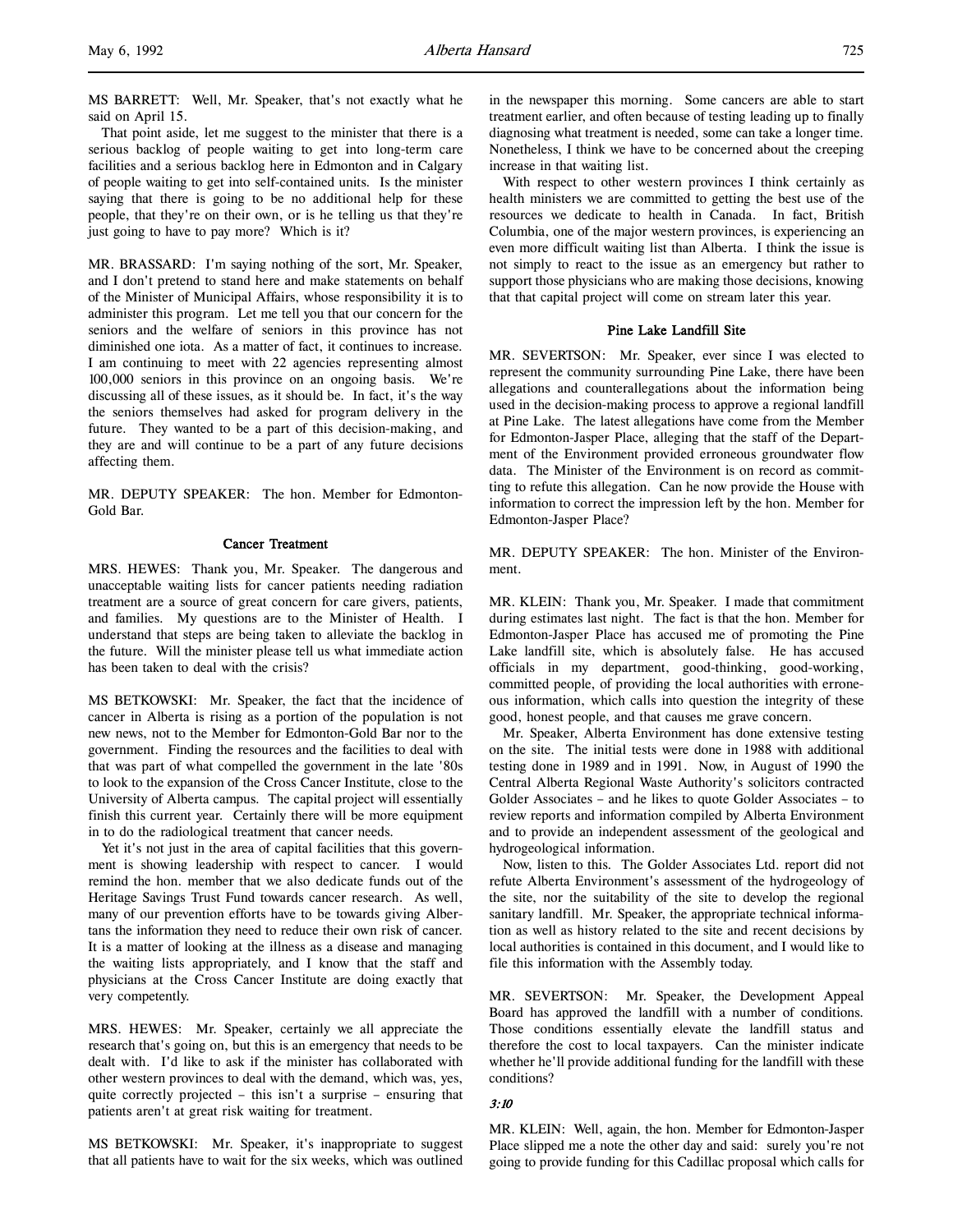double clay liners and certain other conditions to alleviate the environmental concerns. Basically, we provide funding for regional landfill sites based on conventional sites and associated transfer stations, and that is our commitment of funding. Basically, what the Development Appeal Board has said is that this site has to be built to standards that would accommodate hazardous waste. In other words, it would have to be built to the same standards as the landfill at the Swan Hills hazardous waste facility. No, we will not be funding those kinds of enhancements.

#### Kan-Alta Golf Management Ltd.

MR. McINNIS: Mr. Speaker, the Natural Resources Conservation Board has been using a very elastic set of criteria to determine who qualifies for intervenor funding. In the Swan Hills case there were broad criteria. Groups from Edmonton were funded, the Indian Association of Alberta. In the Three Sisters project they cut it back rather dramatically excluding the downstream water users and so far excluding some of the local residents. In the case of the Kan-Alta project they excluded absolutely everybody, so there are no intervenors whatsoever. Now, the exclusion of intervenors may be a great convenience to the friends of the Premier who operate that project – the Bryan Bygraves, the Jack Parkers, the Norm Kimballs – but it makes a mockery of the process, a hearing with no intervenors. I would like to ask the Minister of the Environment if he will address the concern expressed most recently by the Natural Resources Conservation Board in their decision that their hands are tied due to the restrictive and politically motivated nature of the legislation. Will he meet with Mr. deSorcy and discuss these concerns?

MR. KLEIN: Well, I meet with Mr. deSorcy on a consistent basis, and we discuss these situations. The board was set up to be an independent body to adjudicate on an unemotional and unbiased basis the social, economic, and environmental impact of a particular project. It is entirely up to that board as to whether they will give intervenor funding and, if they give intervenor funding, the extent to which that intervenor funding shall be handed out.

Relative to the Kan-Alta situation there is a report, and I'm sure the hon. member has it. It outlines quite clearly the position of the NRCB relative to why they are not going to give intervenor funding with respect to the Kan-Alta project.

MR. McINNIS: Yes, and what it says is that their hands are tied by the legislation.

My supplementary question is to the Premier. In January of 1991 the former Member for Calgary-Buffalo circulated a petition demanding that the government release secret financial details of the arrangements between the government and Kan-Alta Golf Management Ltd. I'm wondering if the Premier will commit to full public disclosure of all relevant documents in respect of the relationship between the government and Kan-Alta before this hearing proceeds in the month of June.

MR. GETTY: Mr. Speaker, I'm puzzled at the hon. member, from his earlier question, wanting to commit taxpayers' dollars to intervenors who have no direct interest in a project. I wonder for what reason he would want the taxpayers of Alberta to send money to those who have no interest in a particular project. I can understand some people who would like to get taxpayers' dollars, and they would like to be able to travel around to hearings, I guess, and spend those dollars, but I'm really puzzled why an elected member would want that to happen.

Now, the hon. member also talked about Kan-Alta. The selection of Kan-Alta to run and manage the Kananaskis golf course was made while I wasn't a member of this government. Nevertheless, Mr. Speaker, I think that the hon. member and Albertans, when they go there, come away with nothing but praise and admiration for the way the Kananaskis golf courses are managed. If the hon. member has some particular information that he thinks is something he requires in his legislative responsibilities, he should put it on the Order Paper, and it will be dealt with.

MR. DEPUTY SPEAKER: The hon. Member for Calgary-McKnight.

# Education Funding

MRS. GAGNON: Thank you, Mr. Speaker. The proposed twocount system of funding education, introduced without consultation, is having an adverse and direct effect now on the current contract negotiations between teachers and school boards. School boards are building contingency funds to the detriment of other expenditures in order to be protected from the adverse effects of the two-count system. In light of this adverse effect and the fact that 25,000 students and 1,000 teachers are on strike, will the minister reconsider the two-count policy?

MR. KOWALSKI: I thought she pushed it last year.

MR. DINNING: Well, Mr. Speaker, my colleague the hon. minister of public works almost took the words right out of my mouth, and that's difficult. The hon. member across the way in April of 1991 stood in this Assembly and called for, agreed to a two-count system. I'll repeat her words. She said:

Maybe two isn't enough, but two will do. Up only. Oh, up and down? Well, as long as it meets the needs. If the number of students goes down, of course you wouldn't have to fund as much. That only makes sense.

MRS. GAGNON: Mr. Speaker, the minister knows full well – and it is in *Hansard* – that we were talking about ESL funding, which is a unique program.

The fact is that there's a direct cause and effect which is leading to this labour strife. I ask the minister again: would he review these shortsighted funding policies to end the situation which exists right now?

MR. DINNING: Mr. Speaker, the government announced in early January on behalf of Alberta taxpayers that we would be providing a 3 percent grant rate increase. Combine that with approximately a volume, an enrollment increase of another at least 2 percent and in some cases up to 3 percent, and your school boards are looking at almost a 6 percent increase in their funding in various parts of this province.

I only have to look across the country to see that Alberta's grants to school boards this year exceed those of virtually every other province in the Dominion. I think of Saskatchewan under the NDP government. They've reduced their grants this year by 2 percent. And you know what, Mr. Speaker? They've promised to do the same thing next year. In Ontario they've announced a 1 percent grant rate increase. In all the NDP provinces across this country school boards are forced with having to fire teachers because of funding by, in these cases, NDP governments.

So, Mr. Speaker, I ask all school boards in this province to look very carefully at how they spend taxpayers' dollars and to find different ways to fund education in this province. Once again, I can hardly stand on behalf of the government and ask provincial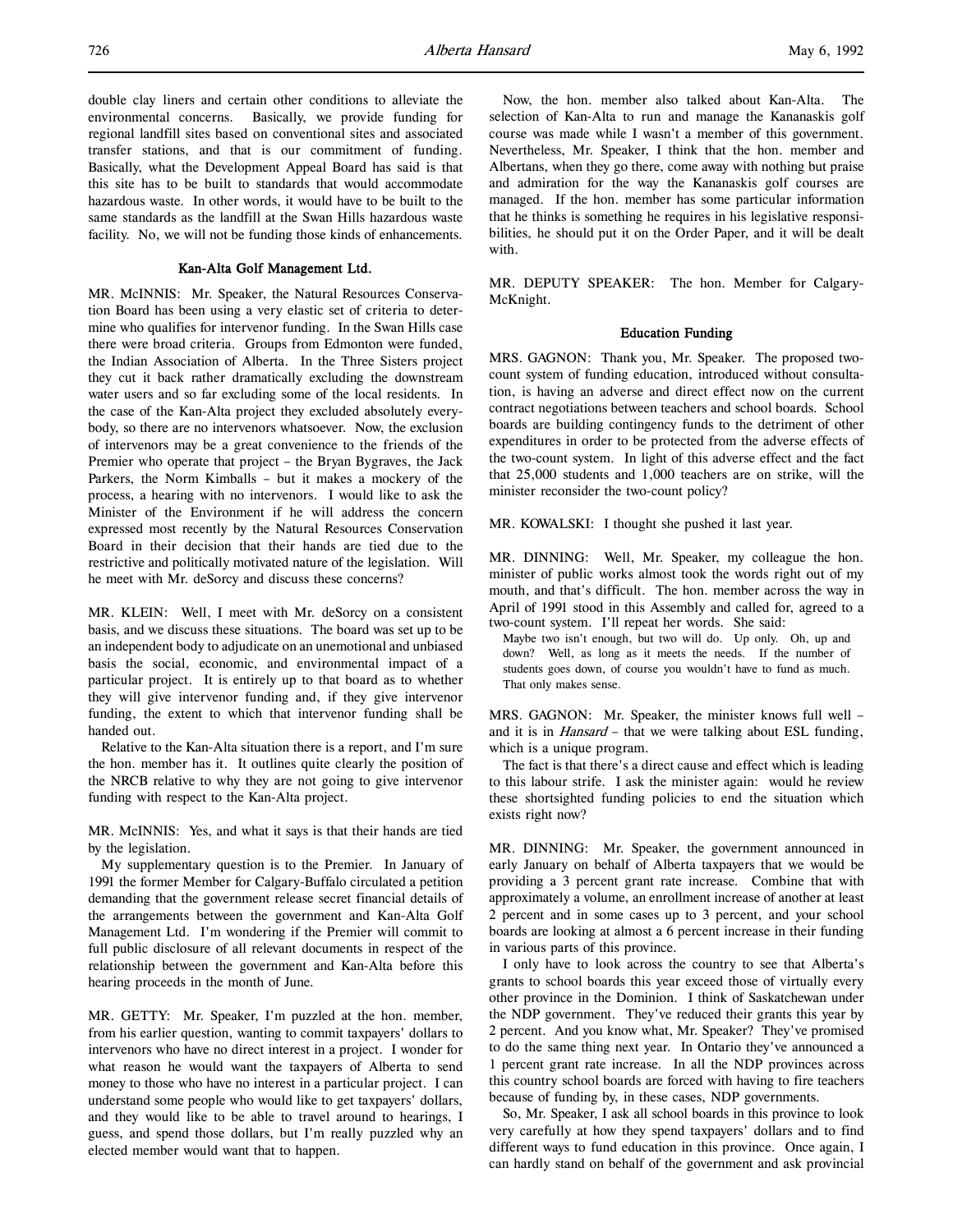taxpayers to pay for an education for children who aren't in school. They shouldn't be asked to fund an education for phantom students.

MR. DEPUTY SPEAKER: The hon. Member for Athabasca-Lac La Biche.

### Sir Winston Churchill Provincial Park

MR. CARDINAL: Thank you, Mr. Speaker. My question today is to the hon. Minister of Health. Sir Winston Churchill park is an island park located on Big Island in the southeast area of Lac La Biche. A causeway was constructed in 1966 from Shelton's Point on the mainland through Long Island to Big Island. I believe it was promoted by the Liberal MP at the time. The construction of this causeway blocked the natural flow of water, of course, between these points. This situation has created numerous complaints, including from the mayor of Lac La Biche, with respect to odours and, more importantly, potential health concerns in that area. My question to the Minister of Health is: could the minister explain to this Assembly and also to my constituents what is being done to address this issue?

MS BETKOWSKI: Mr. Speaker, a study was . . . [interjection] I thought I'd answer it; it was asked.

A study was done by the departments of the Environment and Forestry, Lands and Wildlife with respect to some of the aspects of the waterway. From a health point of view – and I'll restrict my comments to that – under the authority of the Public Health Act the Athabasca health unit in this case has the authority to initiate any action if conditions exist that present a risk to public health. There is no doubt that there are occasions when the conditions in the causeway are perhaps aesthetically unpleasing. Whether or not that means they're a public health hazard is the question, and it's one that the Athabasca health unit has asked. They have indicated to me recently, in fact, in correspondence between us that while they're keeping an eye on the situation very closely, they have not identified any health concerns with respect to the causeway at this time.

MR. DEPUTY SPEAKER: Supplemental question.

#### 3:20

MR. CARDINAL: Thank you. My supplementary is to the hon. Minister of the Environment, Mr. Speaker. Could the minister give some assurance that if there is a health hazard identified in this particular area our government would be able to deal with the issue appropriately? [interjections]

MR. KLEIN: We've had quite a bit of correspondence . . . [interjections]

# Speaker's Ruling Hypothetical Questions

MR. DEPUTY SPEAKER: Order please. Order please. [interjections] Order. Order. The Chair regrets to advise that that is really a hypothetical question.

The hon. Member for Calgary-Forest Lawn.

#### Students Finance

MR. PASHAK: Thank you very much, Mr. Speaker. Increases and proposed increases in student fees are placing serious limitations on the ability of the financially disadvantaged to attend postsecondary institutions. To prevent our universities and

colleges from becoming exclusive clubs for the rich, the Smith commission on university education recommends an income contingency plan whereby students would repay loans through a surtax on their postgraduate incomes. My question is to the Minister of Advanced Education. Given that this proposal would increase opportunities for qualified students to attend colleges or universities regardless of their financial situation, will the minister commit to supporting this income contingency proposal?

MR. GOGO: Mr. Speaker, the hon. member made reference to, if I can quote him, "disadvantaged" students. Alberta is the only province that provides in excess of \$30 million to disadvantaged students, including single parents.

As to the proposal of the hon. Member for Calgary-Forest Lawn about a contingency repayment program – i.e., as you earn, you would pay under a tax system – it's one that's been discussed at various levels. It appears to us, however, that if we're to maintain a viable student financial assistance program, we must have students who graduate repay their loans in a uniform fashion and a predictable way. So at first blush it doesn't appear to me, Mr. Speaker, in spite of what Dr. Smith's report says, to be a particularly functional plan.

MR. PASHAK: A supplementary, Mr. Speaker. Since the minister is unwilling to provide unequivocal support for an income contingency plan, will he at least now commit to a program that would provide additional provincial support for financially disadvantaged students in proportion to increases in students' fees? For example, maybe he should mandate that part of students' fee increases should go to providing support for the financially disadvantaged.

MR. GOGO: Mr. Speaker, we are the only province, to my knowledge, that has spent a year reviewing the whole question of tuition fees and student financial assistance and come up with the following program. Number one, the tuition fees are the lowest in the nation next to Quebec. The increases are clearly predictable; that is, when students enroll, they know on the day they enroll what those tuition fees will be until they complete their course, unlike any province in Canada.

Mr. Speaker, I think we should be very proud of what we have, and we're more than open to suggestions of how to improve it. One of those ways to improve it is to be able to find more than \$8.8 million, which we're doing this year to assist that, at the same time that other provinces are cutting back, and I simply point out that the province of Ontario announced the other day a \$10 million reduction in student assistance.

MR. DEPUTY SPEAKER: Before proceeding to the point of order, might we have unanimous consent to revert to Introduction of Special Guests?

HON. MEMBERS: Agreed.

MR. DEPUTY SPEAKER: Opposed? Carried. The hon. Member for Edmonton-Strathcona.

# head: **Introduction of Special Guests** (reversion)

MR. CHIVERS: Thank you, Mr. Speaker. It's my pleasure to introduce to the members of the Assembly this afternoon a group of 20 adults who are presently enrolled in a program at the faculty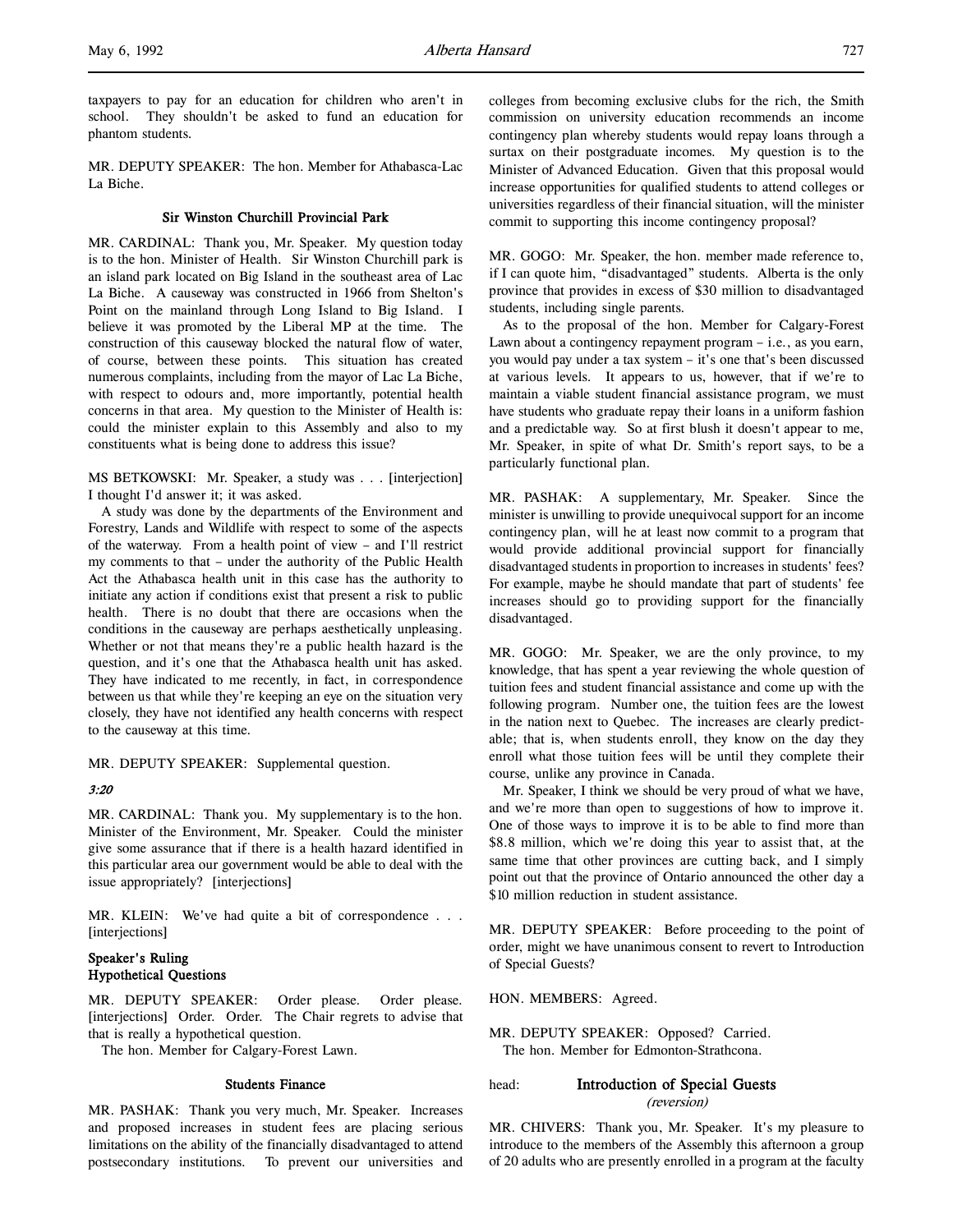of extension at the University of Alberta. This is a group of students from various parts of the world, including South America, Asia, Europe, and the Middle East. They're accompanied by Mrs. Natalie McAdam of the University of Alberta's faculty of extension. They include high school graduates from these other countries who have come to Canada to improve their English language skills and other professionals, such as nurses and lawyers, who are upgrading their English language skills. While the individuals who are seated in the public gallery rise, I'd ask the members of the Assembly to join with me in welcoming them today.

# Point of Order Tabling Documents

MR. McINNIS: Mr. Speaker, I'm rising under *Beauchesne* 495, related to citation and tabling of documents. I thought I heard the Minister of the Environment observe during answers to questions that Golder Associates somehow supported the conclusions of Alberta Environment endorsing the landfill site, which is most perplexing, because I would like to table photographs of the site showing how a trench cut fills with groundwater almost immediately. Now, anybody with a half an ounce of common sense and an eye for the truth would realize . . . [interjections]

MR. DEPUTY SPEAKER: Order please. The Chair really believes that that is not a proper way to introduce a document for filing and would reject the point of order.

head: **Orders of the Day** 

head: **Committee of Supply** 

[Mr. Jonson in the Chair]

MR. DEPUTY CHAIRMAN: I'd like to call this afternoon's Committee of Supply to order, please.

### head: Main Estimates 1992-93

## Culture and Multiculturalism

MR. DEPUTY CHAIRMAN: This afternoon we are considering the estimates of the Department of Culture and Multiculturalism, located beginning on page 83 of the main budget estimates book and on page 28 of the element details book. I would ask the hon. minister to make any opening comments.

MR. MAIN: Thank you, Mr. Chairman. I look forward to this day each year as we get an opportunity to talk about the good things we're doing in the Department of Culture and Multiculturalism. I'm pleased to see that the opposition critics are also in the audience eagerly awaiting the opportunity to say nice things about the good work we've done over the past 12 months.

Mr. Chairman, I want to describe, before I begin, something that happened to me about six days ago. I was in the audience at Victoria composite high school in the Eva O. Howard auditorium for a student production of something called *The Wiz*. This is an upbeat, modernized version of the old Wizard of Oz story. This production involved singing and dancing, acting. There were musicians in the orchestra, set, costume design. All the facets of production including backstage, front of house, promotion, program activities – all of that – all of it handled by and large by high school students at Vic comp here in the city of Edmonton.

#### 3:30

Some of the participants in that production would be of interest to Members of the Legislative Assembly. The young lady who

played Dorothy was Anya Fox. Her dad is employed occasionally as the member of the Legislature for Vegreville. I was quite impressed by her performance. The young man who played the Tin Man is the grandson of a former Edmonton Eskimo great, Frankie Morris. There were several others, about a hundred people in all involved in this production, Mr. Chairman, and from top to bottom, front to back, beginning to end, an outstanding professional type of a production.

I would expect that many of those young people will be seeking careers in the arts in the future. That's why they're studying in high school some of the finer points of the arts. It is there, I believe, that the Department of Culture and Multiculturalism has a major, major role to play in providing future opportunities for young people who want to pursue lives in the arts, be they just for their own amusement, for entertainment of local communities, or whether they want to pursue them on the local, the regional, or the world professional stage. That's what we're here to do, and that's why we have an Alberta Foundation for the Arts that provides about \$16 million annually in granting: to provide individual study grants, to provide operating support for amateur and professional organizations, and all the way up to providing operational support for the facilities and buildings and structures in which those individuals and organizations can either play their music, perform their plays, or display their visual arts.

Mr. Chairman, that's why we've just recently introduced a cultural industries agreement with the federal government that will provide added stimulus and support for the industrial part of culture – which are the sound recording, the book publishing, the filmmaking industries – so that individuals who display talents in those areas can have an opportunity to live and work and prosper in Alberta and we can keep that creative talent growing here. We don't have to have people get on airplanes to Los Angeles or Vancouver or Toronto or Nashville to do the work that could easily be done here. That's, of course, why we have our departmental programs that do so many good things over the course of the summer, things like MusicCamrose series and other things that our department has been putting on in communities around the province.

That's the arts development side, Mr. Chairman. We've gone through some difficult times in this province, as everybody well knows. The pressure on the tax dollar is intense, and for a variety of reasons we've been able to secure arts funding against those pressures. Number one, by moving into the Lottery Fund, our Arts Foundation has been able to maintain a level granting field, a level granting stream of money during a time when government operations and government-funded, tax-base-funded, General Revenue Fund based activities have been shrinking. Over the last three years in our department, for example, overall government spending has been reduced. Our departmental spending globally has been reduced 12 to 15 percent over the last few years. Yet that arts funding that's so important has been maintained.

I should also mention that in the context of decreased funding what we show in this budget, Mr. Chairman, is a continued increase in our base library operating grants. Now, there were some questions raised by members of other caucuses about a disaster about to befall libraries. The truth is that during the course of the last three years, and it's again reflected in this document that's before us today: ongoing increases in library support grants. There are some changes in library programs as well. Those programs have been examined, they have been in place, they have been reviewed, and they have been deemed to be wanting. Because of that we've made some important changes in how library funds flow from the tax base through the department into local libraries.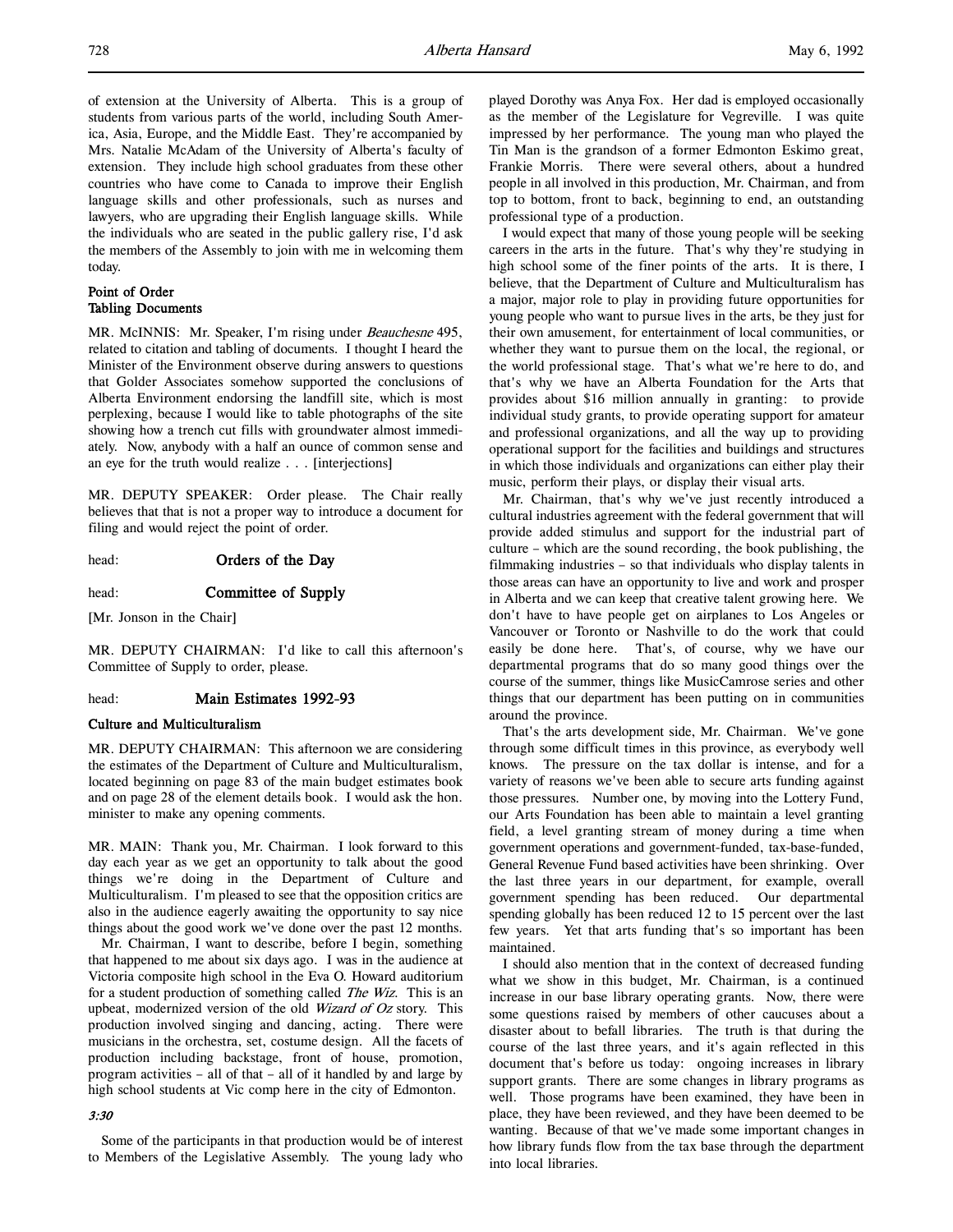The first and most important thing to remember is that base library grants, that per capita grant that goes to every library based on the number of people in the area, has increased again this year, an additional 2.5 percent increase, which matches the grant increase that was provided to municipalities for their base operating grants. Mr. Chairman, that is the third year in a row that we've been able to acquire an increase in those base library operating grants. Even if the people in the town don't read or can't read, they still get their increase on their per capita grant.

Additionally, Mr. Chairman, we've increased by a much larger amount the base operating grants on a per capita basis to our regional library systems. We are deeply committed as a department and as a government to expanding the regional library system network across this province. We have established another library system this year, the Chinook Arch library system. Unfortunately, because of the strictures on government spending we have not been able to provide the full amount of establishment and operational funding for that system, but the system is established. It has been given some small grants. We're supporting it in ways we can through providing a salaried employee to work with the system. As those dollars become available – and we'll be fighting hard to get them – that other library system will be up and running in an important and fruitful way. All those others who are waiting to join existing library systems, other libraries who are on queue, will in the course of time – soon, I hope – be able to join their systems.

I want to talk for a second about what changes we've made in resource sharing. This was a program that had a finite length of time. It expired on March 31, 1992. As we were coming to the end of our time with resource sharing, we felt it was appropriate to examine that. No program can operate in isolation and be immune from a review, and certainly resource sharing is one of those. So our department in consultation with libraries and librarians and library users across the province determined that in fact the resource sharing component of our library support needed some help. It had become not at all cost efficient. In fact, some of the phone calls for information were costing upwards of \$30, \$40, \$50, in some cases as much \$65, \$70, \$75 per inquiry. Mr. Chairman, I'm sure you'll agree as will other members that that's just not a reasonable use of taxpayers' dollars. There must be a better way. I believe we've found that better way. The bulk of those dollars that were attached to resource sharing, that in fact were due to expire and be gone from our budget in their entirety, have been retained in large measure and have been added to the base per capita grants for our regional library systems.

It's long been my feeling, Mr. Chairman, that decisions on how libraries should operate should not be made by an assistant deputy minister or a director or a bureaucrat in Edmonton or a politician in Edmonton. Those decisions are more properly made at the local level: by the library board in the local community or in the local regional system. We've made that happen by pushing more dollars into those programs that are unrestricted. The library can see their needs, see the demands. They see their dollars, and they can make their own decisions on how that will work.

I should emphasize, Mr. Chairman, that interlibrary loans and the availability of information library to library has not been altered in any way. Anybody can phone any library and get the information they need. It will be handled now, though, by the local library and not necessarily by a program that demands that resource sharing be done in a certain way.

We've made some internal adjustments on libraries as well. Some people have mentioned the end of the existence of the Alberta Library Board as a signal that our commitment to libraries is somehow evaporating. Mr. Chairman, I tabled in this Legislature just a few days ago the annual report of the Alberta Library Board for the year '90-91. There will be one more Library Board report for the just concluded fiscal year. After that the Alberta Library Board will be something that we can remember fondly as something that did good work. In the current fiscal situation in which we find ourselves, when we've got to make choices about where we're going to spend those scarce dollars, I looked at the expenditures for the Alberta Library Board and saw something in the order of \$50,000, and I saw needs in libraries. Faced with the choice, does that \$50,000 go to a library board that provides me with advice and does good work, or does that \$50,000 go directly to the libraries and let them do the work that they so pressingly need to do and that is so important? The choice was easy, was quick. It was obvious that that money should be in the hands of libraries, not as an advisory board to the minister. I must tell you that each member of the board and its Chair agreed unanimously that that was the wise, prudent, and desired choice. So that's the choice that was made, and that is why the Alberta Library Board no longer exists.

#### 3:40

I want to take this opportunity now to thank Percy Woods, the Chair, and the members of his board for the hard work, the creative work, and the excellent force and voice they provided for libraries in this province.

I'm looking forward to continuing our work with libraries. Tomorrow afternoon I leave for Jasper for two or three days. The annual Library Conference was one of the first things I attended when I was appointed minister, and this will be my fourth conference. I'm looking forward to meeting librarians. The libraries are evident in virtually every community across this province, and they are an important, important component of what this department does in its work annually.

I should say a word as well about the historic resources component of what we do. This, of course, is the museums, historic sites, archives component of our department. This is a very, very important aspect of what we do. In essence, the reason we have archives and museums and historic sites is because of the mandate out of the department to preserve Alberta's history. We do that because it's important to have a record of what has happened here in the past. I have said this in the past, Mr. Chairman: that the happy fallout from that is that people want to see that collected history of our past. Our Royal Tyrrell Museum of Palaeontology in Drumheller, the Provincial Museum here in Edmonton, the Frank Slide centre in the Crowsnest Pass, the Head-Smashed-In Buffalo Jump near Fort Macleod, the Oil Sands Interpretive Centre in Fort McMurray, and a host of other government owned and operated historic sites across the province are about to be joined by three exciting new projects, two of them in northern Alberta and one in the south.

Opening this June is the Fort George-Buckingham House interpretive centre at the site of two early fur-trading forts just east of Edmonton on the North Saskatchewan River. Coming up later this fall is the opening in Wetaskiwin of the Reynolds-Alberta centre, in my mind one of the most impressive facilities that you'll find anywhere on the planet describing the history of machinery, transportation, flight, farm equipment. It will be a most fascinating place for those interested in things mechanical to go, just south of town here about 40 or 50 miles in my colleague the Minister of Tourism, Parks and Recreation's constituency of Wetaskiwin-Leduc. Then down south in Cardston the Remington-Alberta Carriage Centre will describe the history and all facets of horsedrawn travel. This is a co-operative venture. It'll be operated by the government through our department. The town of Cardston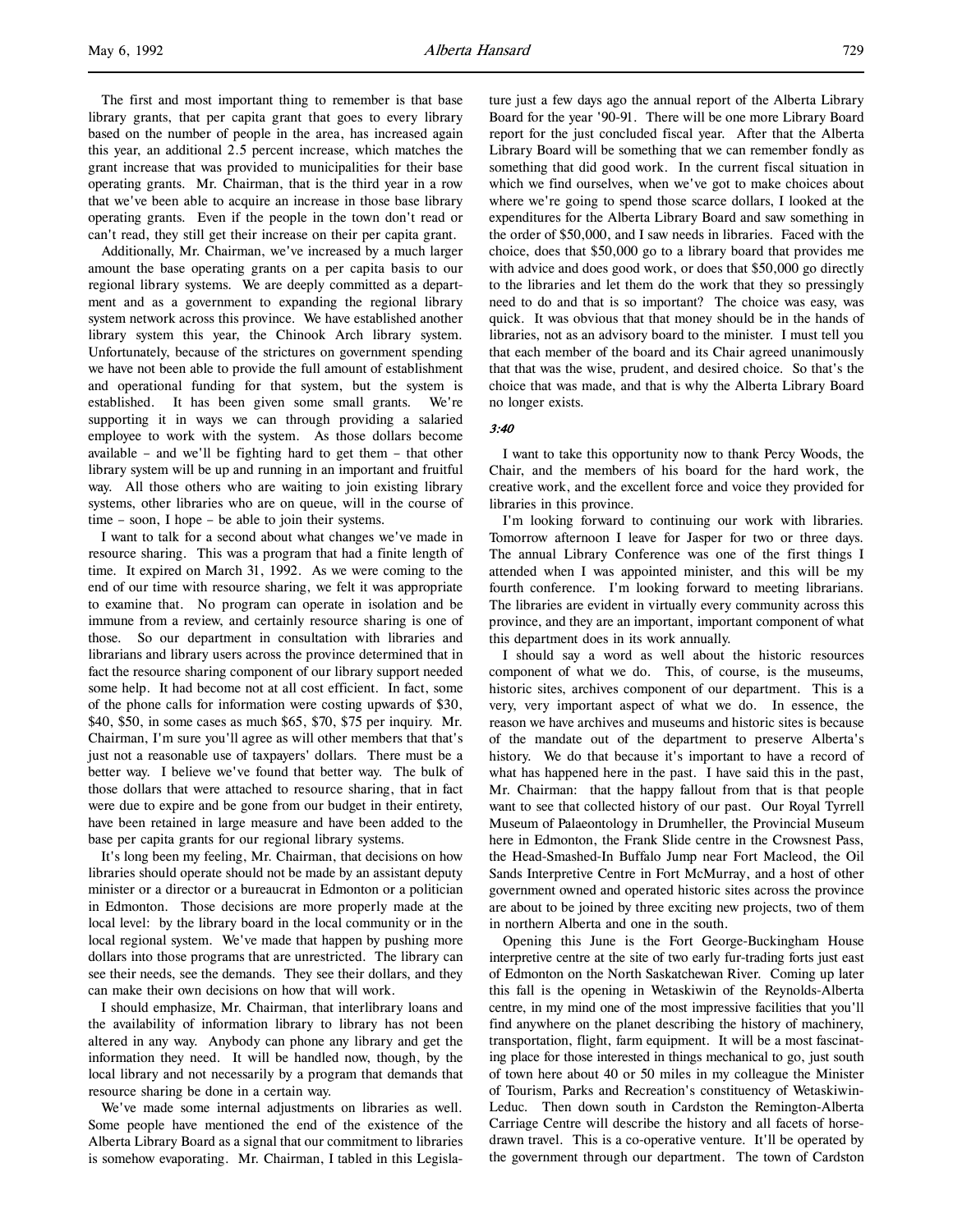donated the land, and local resident Don Remington donated several dozen fine examples of horse-drawn vehicles. This, in my mind, is again another outstanding example of the kinds of things that our department has put together that will attract literally hundreds of thousands of people annually from all over the world to come to this province and see what we have here. That provides that great beneficial economic boost on the tourism side. I'm so proud that our department has had a role to play in that area.

We've also got a couple of other things going on that we cooperate with. They're not necessarily our projects, but we're cooperating with them. The western heritage centre on the Cochrane Ranche just west of Calgary in the Banff-Cochrane constituency will be when it opens a terrific story-telling place describing cowboy and western history. Then a traveling exhibit that's not going to be restricted to just Alberta, although it will open in Edmonton, is the Ex Terra Dinosaur Project. This will travel the world, and it will be seen by literally millions. Dinosaur specimens found on the Gobi desert, in the high Arctic, and in Alberta, some of them never seen ever by anybody prior to this, newly discovered specimens: it's interesting to describe things that old as new. Mr. Chairman, when the Ex Terra project gets up and running and is traveling the world, it will be, I believe, an outstanding scientific, educational, informational, and entertainment package for people around the world.

So that in essence is the overview. We have made some other changes that will have an impact, however, based on the reality that we have had to trim our expenditures again this year. We have to do it. We're a small department; we're less that one-half of one percent of total government spending, Mr. Chairman. Nevertheless, we have to demonstrate that we, too, are part of the overall government effort at restraint. So there have been some adjustments downward in some operating grants.

The Glenbow Museum has had a small reduction of 5 percent in our support there, and that is reflected in the documents today. I have met with members of the board and senior management at the Glenbow, and I would like to congratulate the people who work at the Glenbow. Faced with the difficult situation they saw, not only in a slight reduction in the government grant but a big downturn in their ability to raise funds in the private sector, the staff agreed to a zero percent wage increase, which in my mind is a responsible course of action, and it's one that I would highly recommend to other Albertans who are seeking wage increases from their employers. Perhaps a reality check would suggest that "Let's keep it at zero and keep our jobs" would be a prudent course of action. Glenbow has demonstrated that, and I offer my congratulations to them.

We've made some slight adjustments as well in the winter operational hours of our Ukrainian Cultural Heritage Village just east of Edmonton. This has been a 12-month-of-the-year operation, Mr. Chairman, and will continue operating right through the summer until fall. But we have found that to be prudent, we just can't keep the place open on a regular basis. For the paying traffic it just doesn't pay, and it's not prudent. In November of 1991 we had seven visitors in the entire month, and that dictated to us. We'll retain our staff there, obviously. We use that as a base of operations for much of what we do. We'll retain a staff there for guided tour groups and school groups that need to visit, but in terms of a public facility we were able to realize significant savings, and those savings could be directed elsewhere in the department as well.

Mr. Chairman, I would also mention staff positions. Last year our department underwent a significant reallocation of staff and a significant downward adjustment. This year in terms of manpower reduction we have eliminated a considerable number of vacant positions. In terms of actual people who were in those positions and whose jobs have been modified or changed, the impact is very, very minimal; we had only two permanent positions that were occupied. One of those individuals has taken a voluntary settlement allowance and is moving on to another occupation, and the other individual is in the process of being redeployed elsewhere in government. We had some temporary salary positions as well that were closed or altered, but we've adjusted staff within our allocated dollars to continue to deliver our programs in an efficient manner and to continue to do the work that we feel is so valuable.

Many people have asked me: "What's the government's commitment to culture? What are you guys doing? Where's your commitment?" Mr. Chairman, I look around this province and I see historic sites, I see museums, I see people by the hundreds of thousands flocking to them. I see symphony, opera, ballet. I see art galleries. I see local theatre. I see a variety of large facilities being operated and innumerable festivals where tens of thousands of people go. I see a network of libraries at the local level and a growing network of library systems. I see an Alberta Foundation for the Arts with \$16 million in lottery funds to distribute via juried grants right across this province. I see a stand-alone department of culture, one of only two provinces in the land that have such a thing, and I see a minister and a government committed to making this happen.

I see 40-some odd million dollars in a budget supplemented by, as I say, \$16 million for the arts, another \$3 million or so for historic resources, another two and a half million dollars on the multiculturalism side, and I see a great commitment to culture. I have not spoken about the multiculturalism side because my colleague the Chair of the commission is in the Assembly and I know he'll want to make some remarks about the fine work that he and his fellow commissioners and staff have been doing. It's been an important and difficult time for some people on the multiculturalism side trying to grasp how important it is that we operate as a province, all of us together as people understanding one another. We cannot be split up into groups. We can't be in divisions of this group and that group and the next group, each of us vying for dollars. That just doesn't work. It will not work. It never has. We have to be all together. Our ability to understand one another and work with one another is paramount if we're to succeed as a province.

My colleague the MLA for Redwater-Andrew has been working very hard in his three years in his position, raising the profile of the commission, doing excellent work. I would invite him to share with the committee some of his thoughts.

## 3:50

MR. DEPUTY CHAIRMAN: The Member for Edmonton-Highlands.

MS BARRETT: Thank you, Mr. Chairman. First, I'd like to put to the committee the proposal I've done for, I think, the last four years, and that is to split the 30-minute allocation that I would have for opening remarks between myself and the Member for Edmonton-Mill Woods. Is there agreement on this?

HON. MEMBERS: Agreed.

MS BARRETT: Good. Thank you.

## Point of Order Reflections on a Member

MS BARRETT: Mr. Chairman, before I get started, I'd like to raise a point of order, and that is related to, I would suggest,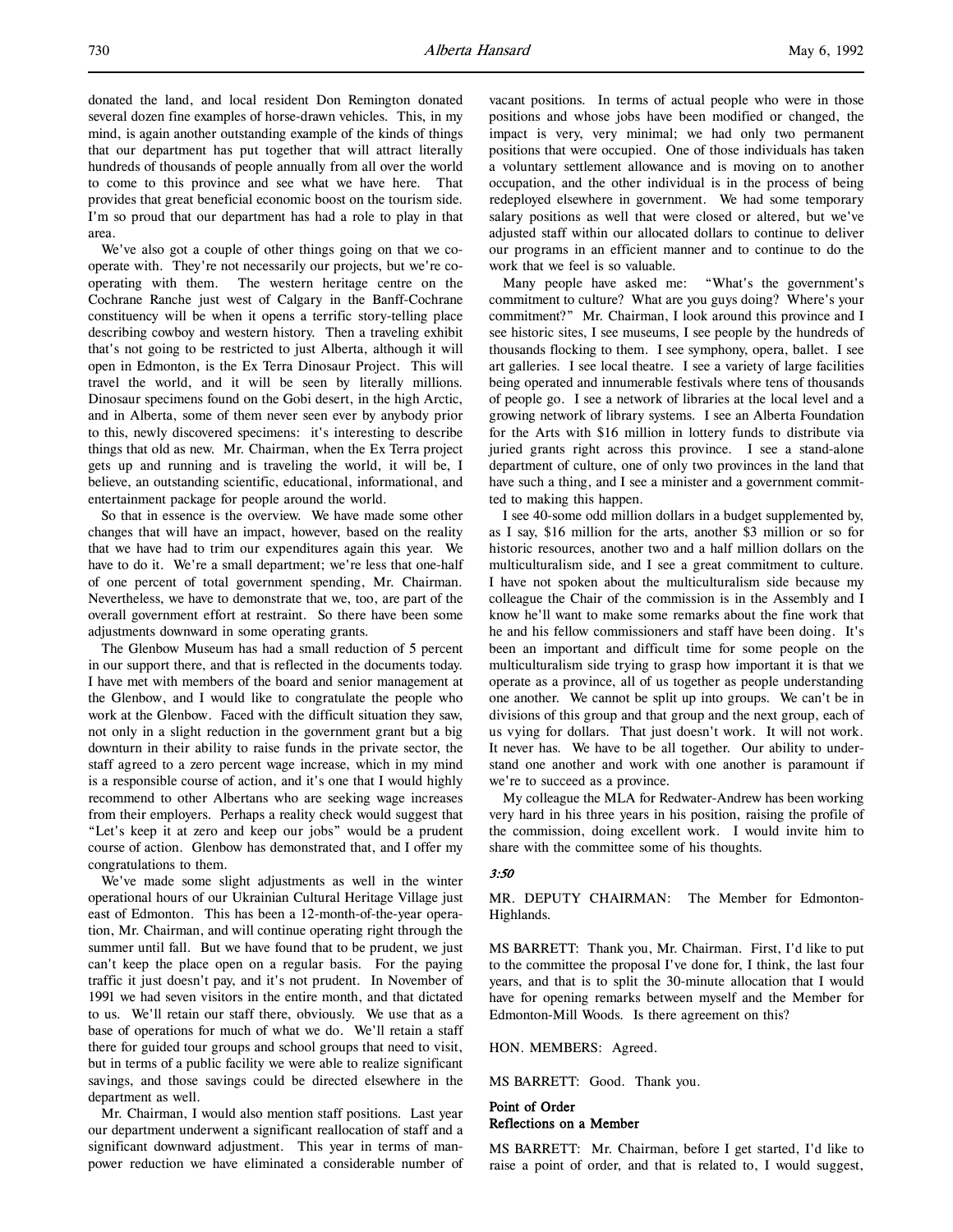MR. MAIN: Mr. Chairman, it was a joke.

MS BARRETT: It's very difficult to tell with this minister what he considers funny. He did, after all, run for the Reform Party once.

## Debate Continued

MS BARRETT: Mr. Chairman, if I could ask somebody at the Table to maybe try to alert me when about 15 minutes has elapsed, I'd appreciate that.

The minister gives glowing comments about the state of the Department of Culture and Multiculturalism in the country. My comments, as the minister knows, will focus on the cultural component, the arts component basically. Researcher Patti McIntosh has done an outstanding job in doing a fairly long-term review of funding to the arts in Alberta, and I'm going to recite some of the information that she's brought to my attention because it is so good.

First of all, the minister should know that Alberta ranks seventh in the country when it comes to an interprovincial comparison of expenditures on culture, seventh. Remember, even if one disagrees with the federal position that we're now a have province that didn't need continued EPF transfers, the fact is that seventh for a so-called have province is not very impressive. There are a lot of other provinces that are funding the arts at a much stronger level in terms of percentage of total budget and in terms of per capita. I should also note the number of provinces which have arm's-length funding bodies, such as Newfoundland, P.E.I. with an arts council, Nova Scotia with an arts council, Manitoba with an arts council, Saskatchewan with the Saskatchewan Arts Board. These are all independent agencies for the funding of the arts, not just like the Alberta Foundation for the Arts, which I know the minister will refer to in his closing comments as well as the observations that he's already made. These are directly related to the departments of culture and not something independent or funded by lotteries. So I think the point should not be missed on the minister.

In terms of per capita expenditure, I was startled to see that Alberta is almost at the bottom in Canada. We rank eighth, Mr. Chairman. Now, when you consider that we're talking about a combined expenditure of lottery dollars and public tax dollars out of GRF, that is a really low level of commitment, I think, for a province like Alberta. I know that the minister will accidentally forget or make a joke about the following observation, which he knows to be true, and that is that across this country every dollar invested by public authority in the arts results in more than one dollar being generated for the GRF – every time. The dollars are not lost. They have a multiplier effect that is greater than the cost of the contribution.

So, Mr. Chairman, to go through the department on a vote-byvote basis, let's just have a look at the most startling of the facts.

In vote 1, Departmental Support Services, you'll see, comparing 1988-89 to 1992-93, that the cost of the Minister's Office has increased by 23.8 percent. The Deputy Minister's Office has gone up by 33.9 percent. Financial Services and Management, up by 27 percent. When it comes to Award Programs, the decrease is 34.2 percent. In four years 34 percent decline: that's nothing to brag about, Mr. Minister. The people who are working in the arts are working for the lowest wages of all wage earners in the country.

The only category of people who are living on lower incomes are the retired. That is the only category. Otherwise, those working in the arts are the lowest paid in the work force, period. To have the award programs reduced to 34 percent of what they were four years ago is absolutely unbelievable.

Now, I want to talk for a moment about library services as well. I see that over the same period of time, 1988-89 to '92-93, the increases to library services have only been 10 percent. That nowhere near meets the rate of inflation in that period of time. Cultural Facilities has come close at 28 percent. Historical Resources Development has not come close either at 17 percent. Now, you look in Cultural Development. Program Support over the four-year period has gone down to 49 percent of what it was four years ago, and the Arts Branch is at 28 percent of what it was four years ago. Financial Assistance for Heritage Preservation is 93 percent of what it was four years ago, and of course Historical Facility Development is now gone.

On the subject of Historical Facility Development, I would like to suggest that this should not be gone. We now are facing – and in fact it was a government MLA that brought this up in my absence – the loss of the flatiron building in Edmonton, the Gibson Block. Now, I should note that a number of grants for historic resource preservation were in recent years up to a hundred thousand dollars. In fact, recently in Lacombe the flatiron building received \$30,000 for purposes of preservation. Now, we don't know if we're going to get the money out of the lottery dollars. If we're not, I want to see if there's any commitment by the minister to bring back the grants for heritage preservation at least to preserve this building. It's of wide public concern. It's one of I think – did I hear 20 left in North America? There are very few of these buildings left. It is worth the public investment to save them.

#### MR. SIGURDSON: Twelve.

MS BARRETT: Is it 12? My colleague the Member for Edmonton-Belmont says that it's 12. Okay; 12. We're getting it from the minister's staff upstairs as well. Thank you.

Mr. Chairman, when we talk about Cultural Development, one sees that field services is now totally eliminated. Last year, for example, it at least had a small budget of \$418,000. I wonder if the minister can explain why this program is being eliminated.

In terms of library usage, year after year I've come here and said that the erosion of funding to libraries is going to change the nature of usership, and I found out recently that it has. I believe that usership of the Edmonton public library system now has gone down to fifth or sixth place in Canada. We held first place in Canada for, I believe, more than one decade. One has to suggest that this is a result of the library not being able to keep up with periodicals that are of interest to the public or to keep their stacks with new acquisitions soon enough to accommodate the public interest. There are all sorts of other services, of course, for which they now charge which used to be free, and some of the other services have had to be cut back. Now, the minister says, "Well, you know, we're keeping up; we're glad about our financial commitment." I'd like to point out that just in Edmonton alone the Public Library this year, in this budget, is losing \$75,000 in special funding – that's the resource grants – but gaining \$62,000 in operational funding. That's with that 2 and a half percent increase on the per capita basis, which I'm sure is much appreciated. But what that means at the bottom line is that the library ended up losing a little over \$13,000 in the process. That's not fair. Oh, the minister is shaking his head. Is the minister prepared to say that the EPL did not lose \$75,000 this year in the resource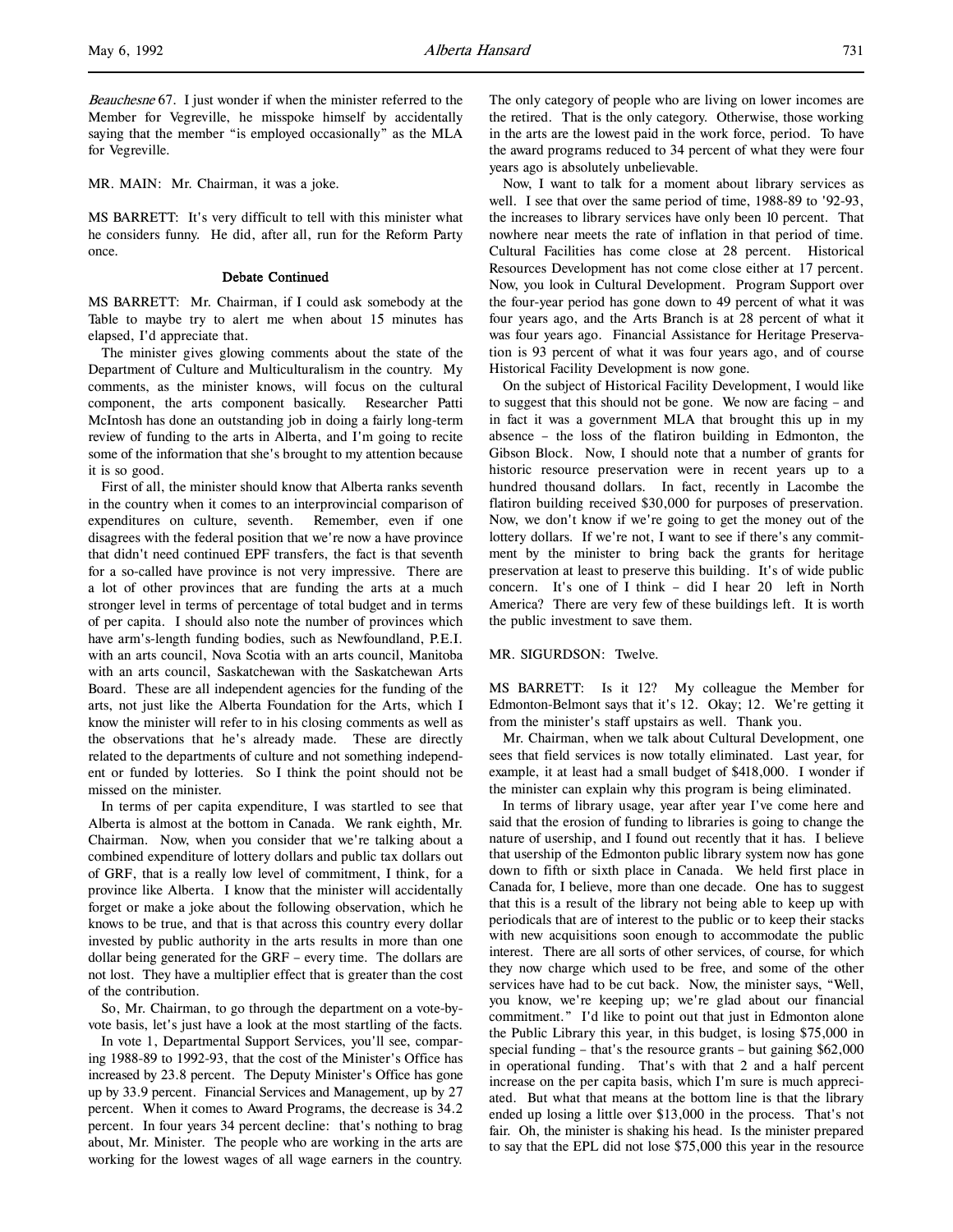grants? If he's prepared to say that, I'd be prepared to take my seat for a moment.

## 4:00

Okay; carry on. I see a net loss of \$13,000. I don't call that keeping pace with the increase in inflation. My note says actually that EPL usership has gone down to sixth place, so I can be categorical about that. For years we were able to boast first place. I believe this is a trend that's going to continue if the funding is not meeting the rate of inflation so that at least the libraries can keep pace with demands of the public and expectations that are reasonable. Remember library usership is not lost money. That would be like saying that putting money into the education system is lost money. The result of people reading more and being more educated, particularly when you consider that it's self-motivated as library usership is, is extremely important in the context of what the Treasurer and the Economic Development and Trade minister want to talk about all the time, and that is the global economy. Them what's educated keeps their place and them what's not educated do not. Boy, I'm not good at trying to imitate bad language, but anyway. The point is that if your access to educational resources is limited by funding, then you are really saying that those who are voluntarily attending night school on their own are going to have to suffer declined access to real resources. That's like cutting education funding as far as I'm concerned.

In terms of vote 2, Cultural Development, overall when you take 1988-89 estimates and compare them to the current year, do you realize that the percentage compared to 1988 for this vote is 82 and a half percent of what it was four years ago? That's a significant reduction in commitment by the government to this important industry.

I note again that when it comes to Historical Resources Development, even those funds have not kept pace with the rate of inflation over the last four years. You'll see the total increase over a four-year period is 17 percent. When we go to Financial Assistance for Heritage Preservation overall, which is the guts of the program I should argue, that funding now stands at 93 percent of what it did in 1988-89, and that includes the extraordinary funding for the Dinosaur Project, which, by the way, I do applaud.

I'd like to talk to the minister briefly about the way his department runs things. I cannot for the life of me understand why the minister has not taken up the option that I've presented to him in the past in the form of a private member's Bill, of allowing a genuine arm's-length relationship between the agency which funds the arts outside of the awards program conducted from his department, and that is allow the establishment of an arts council which itself would elect an arts board which would be the adjudicator of grants. The suggestion that I put forward in a private member's Bill for several years is that each arts discipline within the council membership would decide if their grant adjudication should be conducted by the board itself, which is elected, or an elected jury of peers.

The other observation that I'd like to make, my colleague having given me notice that my time is almost up, is that when the minister wants to conduct public hearings on the state of the arts in Alberta, he should do so long before the Treasurer presents the budget to Albertans and not afterwards. In the case of the Let's Talk Culture program that was recently conducted, I would note that Edmonton artists were only given 10 or 11 days' notice of the meeting. That presented problems. I have notes that were taken at the meeting. I'd love to go through all of them. If I get a chance to come back in, I will. There are a number of criticisms that the minister was exposed to at that Edmonton meeting, but time and again it was that the time for preparing briefs for submissions to the meeting was insufficient, at least in the case of Edmonton and, I suspect, elsewhere. So if the minster is going to act like the Premier and make like they've suddenly grown ears for the first time in 21 years of government, I would suggest that they also start using calendars to do their planning so that they're not asking people to meet impossible deadlines.

I hope that I'll be able to continue my remarks later on and thank the committee for agreeing to share the time between myself and my colleague. Thank you.

# MR. DEPUTY CHAIRMAN: The Member for Edmonton-Mill Woods.

MR. GIBEAULT: Thank you, Mr. Chairman. A few comments on the multicultural side of the minister's portfolio. It's very timely that we are having this debate on the estimates for the Department of Culture and Multiculturalism when many Albertans are reflecting on the recent events in Los Angeles and Toronto. In fact, it was just yesterday that there was an antiracism rally here in Edmonton, the provincial capital. There were a number of distinguished leaders in the community who were there – Chief of Police Doug McNally of the Edmonton Police Service, Don Aitken of the Alberta Federation of Labour, representatives from the native community, and others – all expressing their concern about the situations that lead to the kinds of things that Albertans have been horrified to see in Los Angeles and Toronto on their television screens. Conspicuous by his absence was the Minister of Culture and Multiculturalism. I guess he couldn't get around there to show a little leadership and set an example. Perhaps he could have sent the chairman of the Multiculturalism Commission, but he didn't do that either, because he wasn't there. So there was no leadership there from the provincial government at this action that was an expression of the concern of many citizens in our community about the situation in other centres and the possibility that such tragedies might occur here if we don't pay attention.

Mr. Chairman, my colleagues and I in the NDP caucus have been supporters of multiculturalism as a public policy because we believe it's a policy that includes everyone, that cherishes everybody's contribution, and doesn't allow people to be singled out or marginalized in our province and of course in our country, yet we have seen less than inspired leadership coming from the people who are hired and paid and appointed to provide that leadership here at the provincial level: the minister and the chairman of the Multicultural Commission. I can imagine and understand the difficulty these two gentlemen have in trying to do their job when their boss comes out and says we shouldn't even have multiculturalism as part of the public policy of this province. What kind of a disgrace is that? A Premier of this province who just earlier this year said that multiculturalism should just occur naturally, that it shouldn't have the support of public legislation. Well, if that's the case, what do we need to be paying a minister and a chairman of a commission for? It's a waste of money. Of course, if they believe that they're doing something valuable, then they're basically saying that they don't support their boss's policy position. I would like to hear them state exactly that on the record, if that's their view.

Mr. Chairman, after the Premier came out with those outrageous statements, there were all kinds of editorial reaction. I would refer members, for example, to the Calgary Herald editorial of March 29 headlined "Multicultural confusion" because it was so unclear where this province's policy was. The Premier was saying one thing and the Minister of Culture and Multiculturalism and the chairman of the commission are saying other things. Their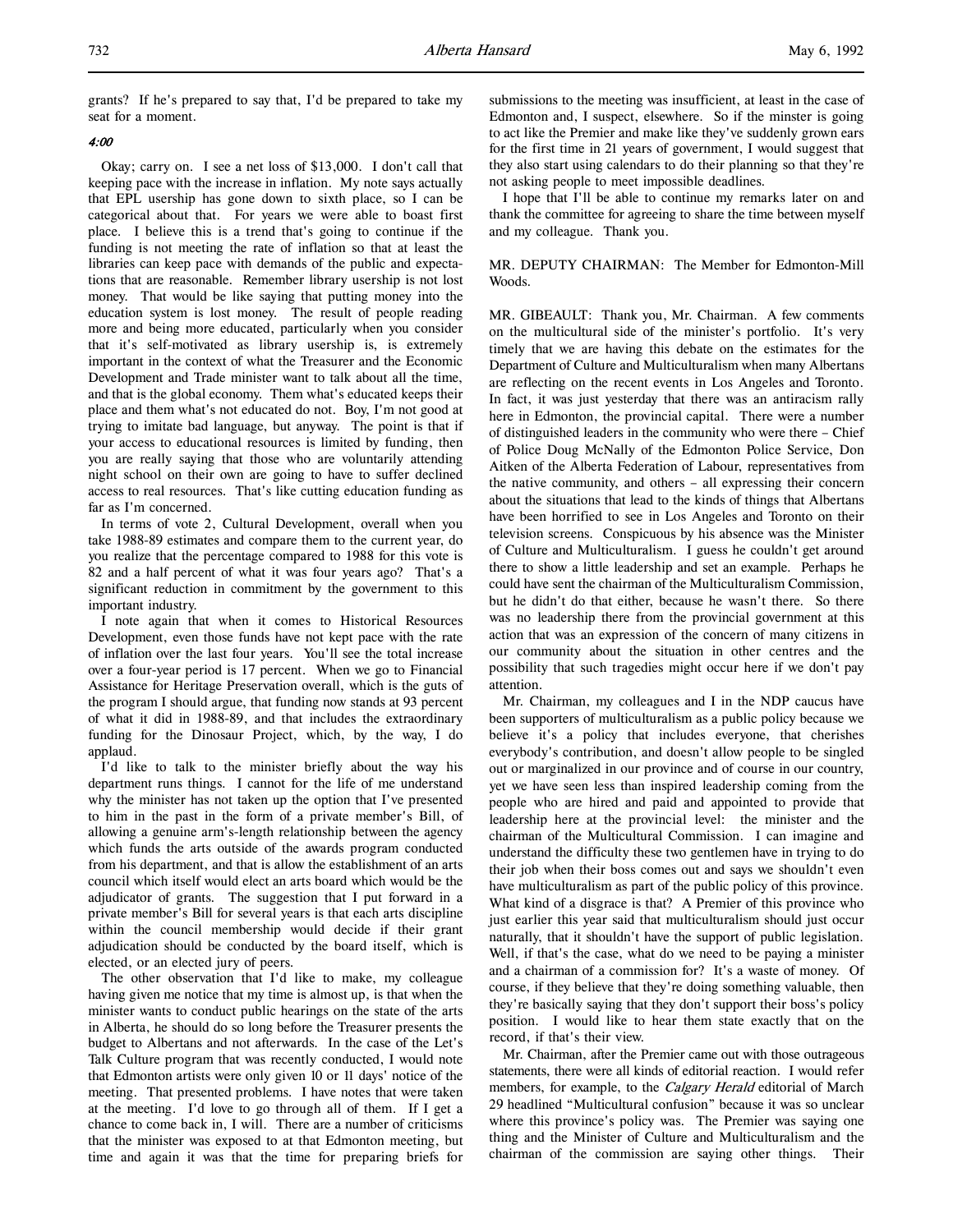editorial of March 29 concludes by saying, and I put this on the record for the members' information:

instead of abandoning any government recognition of Canada's cultural diversity it would make more sense to debate and revise the existing laws, programs and policies. To that end the provincial government should be taking the lead and not passively following a reactionary agenda as it now appears to be doing.

Mr. Chairman, no wonder people in the province are confused about where this government is going.

#### 4:10

Mr. Chairman, I'd also like the Minister of Culture and Multiculturalism, who has abandoned us, and the chairman of the commission to tell us if they have, to use an expression that the Premier seems to love, kicked butt around the cabinet table to get that report on the qualifications of foreign professionals released so that we can see what this government is proposing to do to remedy a very serious problem. Has he or hasn't he? We'd like to know that, because Albertans have been waiting for three years for that report to come. I recognize it's the responsibility of the Solicitor General and the Chair of the occupations and professions bureau, but they have abdicated their responsibility. We just heard the other day the Solicitor General saying that he was not going to be releasing that publicly, so I'm asking the chairman . . .

## Point of Order Relevance

MRS. MIROSH: A point of order.

MR. DEPUTY CHAIRMAN: Order please. Point of order, Calgary-Glenmore. Citation.

MRS. MIROSH: Mr. Chairman, we're talking about a budget to the minister of culture. This has nothing to do with culture; this has to do with professions and occupations.

MR. DEPUTY CHAIRMAN: Do you have a citation to refer to? [interjections] Order please. [interjections] Order please, Lesser Slave Lake. Thank you.

The Chair does not note any point of order. Please proceed.

#### Debate Continued

MR. GIBEAULT: To move on to other topics, has the Minister of Culture and Multiculturalism done anything to advance English as a Second Language services in this province? I recognize that's the responsibility directly of the Minister of Career Development and Employment, but the Minister of Culture and Multiculturalism and the chairman of the Multiculturalism Commissison are supposed to be advocates, Mr. Chairman. I want to know what they've done to advocate on behalf of people in this province who need English as a Second Language services. We know there's a departmental study that came out recently saying that the provincial government should be allocating \$9 million more for English as a Second Language programs than they're currently doing. I'd like to know what the minister of multiculturalism has been doing on that particular front.

Of course, another area that people are concerned about is the policy of employment equity, Mr. Chairman. Any minister who's responsible for multiculturalism and worth his salt surely could be able to stand up and give some leadership on that, but of course we haven't seen that either. We've heard him actually stand up and say he's opposed to that kind of policy.

Mr. Chairman, I just refer the minister to a couple of recent – and some of his colleagues, especially that dinosaur the Member for Lacombe who seems to enjoy criticizing any employer who makes an effort to try to make their work force more representative of the population . . .

## Chairman's Ruling Criticizing a Member

MR. DEPUTY CHAIRMAN: Order, hon. member. Order please. The Chair wishes to caution the hon. member about referring to other members in the House in a derogatory manner. Please proceed.

#### Debate Continued

MR. GIBEAULT: Thank you, Mr. Chairman. I'd refer him to the recent article that just came out a few weeks ago in the Calgary Herald: "Job equity has way to go." Many CEOs, or chief executive officers, fail to grasp the issue. It would be good reading, because a lot of the Tory backbenchers in this Assembly fail to grasp that issue as well. I'd also refer them for their information to the article that was in the Edmonton Journal just recently as well on this subject of employment. The headline was: "Doing the Right Thing." It said as a subheading: "Employment equity is not about hiring unqualified people to meet quotas, but to make the workplace fair." That's what we're talking about. I'd like to know when this minister and the chairman of the commission are going to embrace that policy and promote it as public policy in the province of Alberta.

Mr. Chairman, at this point, having outlined a number of reasons why I am concerned about the lack of leadership that's been shown by the minister, I would like to make a motion. I have copies for all members of the House.

# Minister's Salary

Moved by Mr. Gibeault:

Be it resolved that vote 1, Minister's Salary, for the Department of Culture and Multiculturalism be reduced to \$1.

MR. GIBEAULT: Speaking to my motion, Mr. Chairman, I've outlined a number of the concerns I've had with the lack of performance in this area from the minister, but let me just add a couple of others.

Mr. Chairman, you might remember the Ukrainian community doesn't seem to have much confidence in this minister either. You remember the *Edmonton Sun* of March 24: "Minister's `bully-boy' tactics raked." A disgraceful performance from this minister. Obviously he doesn't enjoy the support of the Ukrainian community. There was an incident a little while ago with the Council of India Societies. They don't appreciate the way the minister tells them how to run their shows. There was the Sikh community who couldn't get any support from this minister in terms of the turban issue and also no support, it appears, in terms of getting the heritage festival to allow the Sikh community to participate. I could go on at length. I'd like the minister to tell us who has confidence in him, because I don't know who it is.

With that, Mr. Chairman, I would like to encourage members to support my motion.

MR. DEPUTY CHAIRMAN: The amendment appears to be in order.

Speakers on the amendment? The Member for Redwater-Andrew.

MR. ZARUSKY: Thank you, Mr. Chairman. This amendment is something that I think is fairly ridiculous at this time. I know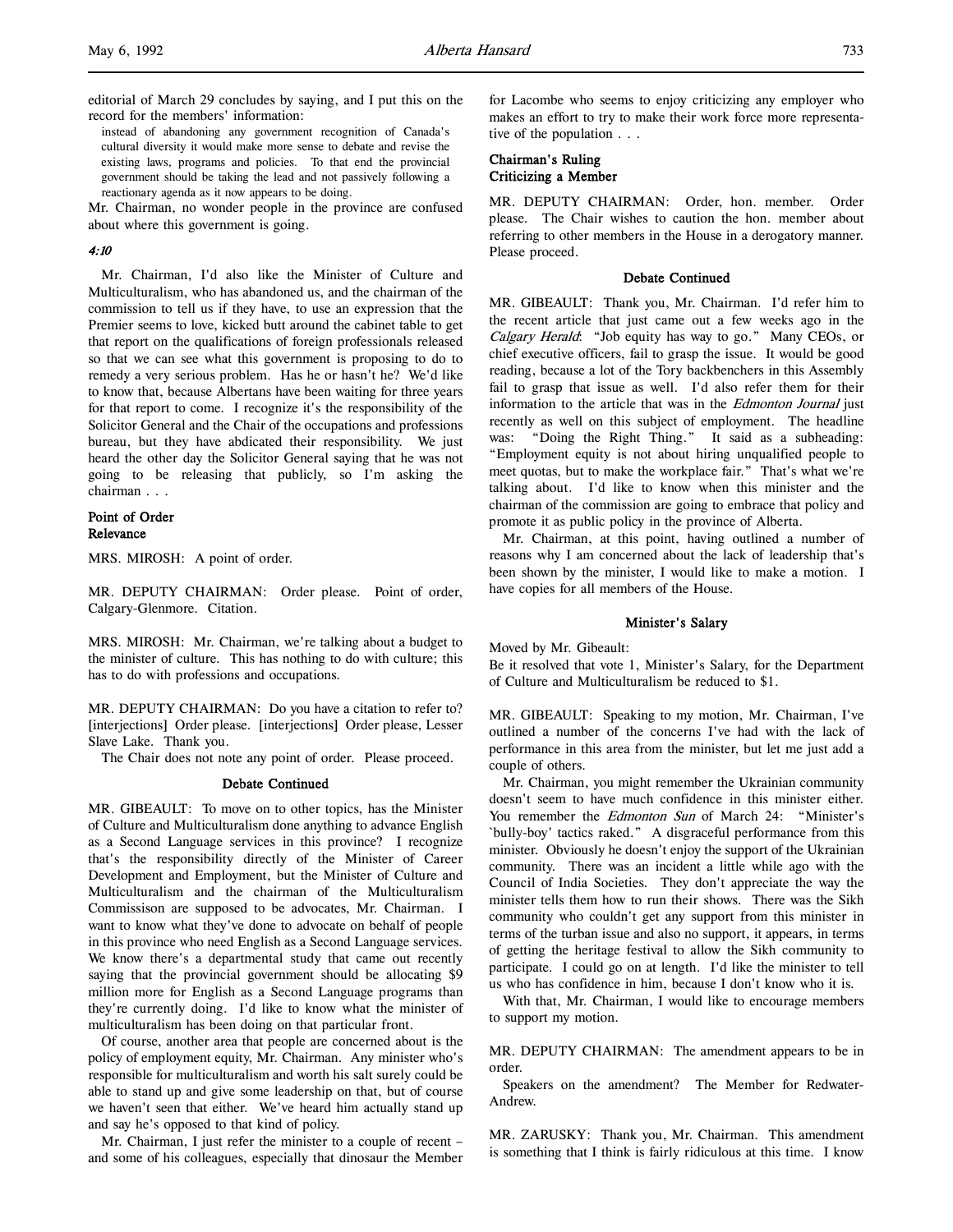the minister is doing his job and doing a super job. It's not easy to run a large Department of Culture and Multiculturalism involving many areas: historic sites, libraries, and other things, and indeed multiculturalism, which is a big area in itself. I think at this time we should just not say too much more but defeat this motion, because saying that the minister doesn't support any of the groups – well, where do you think the money in the votes comes from? It's the minister that has to go to bat for the department to get this budget and get it in these tight economic times.

Mr. Chairman, I think this is a ridiculous motion, and I think we should defeat it right now.

MR. DEPUTY CHAIRMAN: The Member for Edmonton-Highlands.

MS BARRETT: Thank you, Mr. Chairman. I'm not so sure that I agree with the Member for Redwater-Andrew. First of all, I think he overlooks that the money for this department comes from the taxpayers, not from the minister. Let's keep that in mind.

I had no idea which comments exactly my colleague the Member for Edmonton-Mill Woods was going to concentrate on, but I think he's right; I think the taxpayers have a right to expect the Minister of Culture and Multiculturalism to show up and stand up for the legitimacy and welcome of all ethnocultural communities in our society.

Quite frankly, a couple of years ago I went to several public forums on the issue of the Sikh members of the RCMP being entitled to adapt their headgear to accommodate the turban, which is not a hat. I never, not once ever, saw either the minister for culture, any of his deputy ministers, or the Member for Redwater-Andrew who occupies the position at \$16,000 a year of being the chairman of the Multiculturalism Commission. Not once did they show up, Mr. Chairman. I think that shows contempt for the multiculturalism component of this department. I wish that there was some honesty. I wish you guys would either stand up for multiculturalism properly or cut that element of the department and tell the truth about where you really stand. I stood up for the people of Alberta. I stood up for the human rights in Canada.

MR. PASZKOWSKI: So did we.

MS BARRETT: No. The Minister of Advanced Education said, "So did we." I never saw you at any such forum. [interjection] I'm sorry. I understand it was the Member for . . .

# Point of Order Criticizing a Member

MR. DEPUTY CHAIRMAN: Order please. The hon. Minister of Advanced Education on a point of order.

MR. GOGO: Well, I take exception, Mr. Chairman, to being identified in a negative way, a negative sense just for sitting in my place doing my work. I made no comment at all. I'm sure the hon. Member for Edmonton-Highlands would withdraw that inference.

MS BARRETT: Oh, Mr. Chairman, I would more than willingly, once my light comes on . . .

AN HON. MEMBER: The light has been off for days.

#### MS BARRETT: And I didn't even notice.

Mr. Chairman, I would gladly withdraw the comment about the Advanced Education minister. I knew that the comment came from across there. I thought it was him because it sounded like his voice, but I understand it was the Member for Smoky River who said that.

#### Debate Continued

MS BARRETT: I say I never saw one Conservative MLA at any of those forums, so don't give me this nonsense. [interjection] That's right. My temperature rises when I hear doublespeak from this government. Doublespeak indeed: I never saw a Conservative MLA at any one of those forums, and I think that this government should tell the truth about where it really stands.

The point that the Member for Edmonton-Mill Woods made is absolutely accurate. You've got a Premier in January saying that he doesn't believe that multiculturalism should enjoy the force of law, and you've got a Minister of Culture and Multiculturalism who never had the guts or the time, whichever it is, or the chairman of the multiculturalism . . . [interjections]

#### Point of Order Relevance

MR. MAIN: A point of order, Mr. Chairman. You can't make comments like that. We're talking about spending estimates, dollars and cents. [interjections]

#### 4:20

MR. DEPUTY CHAIRMAN: Order please. [interjections] Order. The Chair would like to make the observation that debate is not advancing very quickly this afternoon and also point out that given the nature of the amendment, I think general comments about the program of the Department of Culture and Multiculturalism are in order, but I would suggest to members of the Assembly that nothing is being accomplished by continuous remarks which although perhaps not completely unparliamentary are certainly on the edge of it. That applies to both sides of the House, and I would like debate to proceed with more decorum. Thank you.

Edmonton-Highlands.

MS BARRETT: Point taken, Mr. Chairman.

# Debate Continued

MS BARRETT: The point I was getting at has everything to do with the amendment now under consideration. I don't believe that the government, and in this case specifically the Minister of Culture and Multiculturalism, has demonstrated the conviction that would be implied by the very title of his department. I believe that if the minister was unable because of time constraints, although I can't believe that it would happen four or five times over a three- or four-month period that he was already going to be booked, to make it out to an event to talk about an important human rights matter, a matter of extreme significance to an ethnocultural community of substance in the province, then surely he could have contacted the Multiculturalism Commission chairman and asked him to attend and stand up for, first of all, the human rights as they are under the Canadian law, and secondly, for the convictions expressed in the preamble to the Bill which established the department in the first place. That's what I challenge, and for that reason I support the amendment.

[Motion lost]

#### Culture and Multiculturalism (continued)

MR. DEPUTY CHAIRMAN: Further, the Member for Edmonton-Whitemud.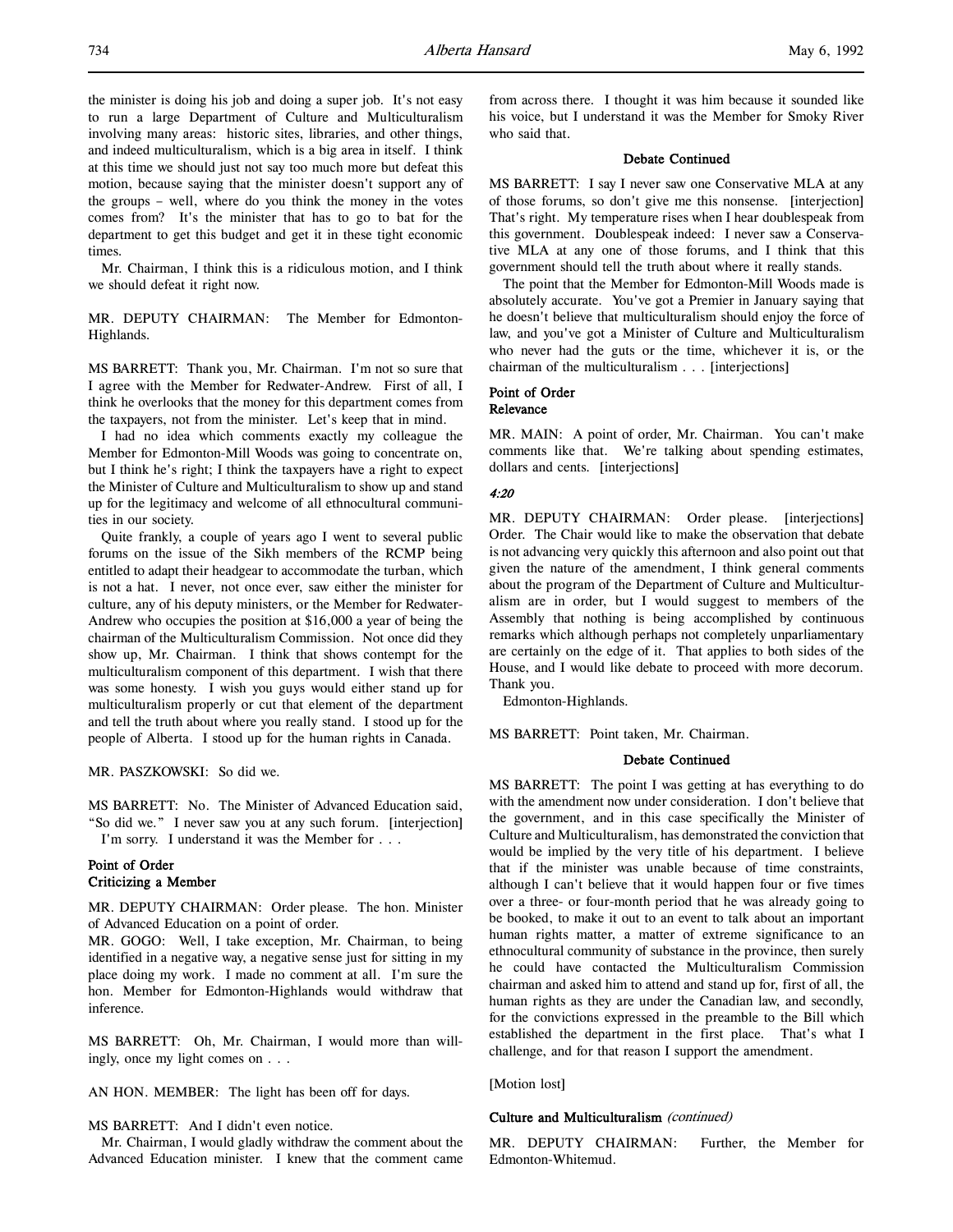MR. WICKMAN: Thank you, Mr. Chairman. I'm going to be speaking today on both aspects of the portfolio that we're addressing this afternoon. Let me first of all pay a compliment to the Minister of Culture and Multiculturalism. I do get out into the community quite a bit and talk to people involved in culture and also people involved in multiculturalism. In culture the feedback I get at cultural events, cultural activities is that the minister is doing a reasonably good job. There does not appear to be a great deal of flak in that area considering there is a shortage of dollars and it is a very, very difficult time during this economic period. That's the good part. I think that's sort of illustrated in his opening address in which he dwelt totally on culture and no reference was made to multiculturalism other than that the chairman of the commission would make some comments. Possibly those comments will be coming. I think it does illustrate that there is a relatively clear handle in cultural activities in terms of that particular portfolio, but it does lack in multiculturalism.

## [Mr. Moore in the Chair]

Mr. Chairman, in multiculturalism today of all periods of times it's very, very important that the message of multiculturalism and the understanding of multiculturalism be achieved by all. A minister responsible for multiculturalism has to have the respect of the constituents that he represents, has to be seen as a friend to the ethnic communities, sort of like our first minister responsible for multiculturalism, Horst Schmid. I know it's unfair to constantly refer to a previous member and expect someone else to fill that member's shoes, because it would be very difficult for anyone to fill the shoes of Horst Schmid. He was an extremely capable minister of multiculturalism. His background, his ethnic heritage I think aided, and he did identify very closely with the ethnic community. There was a great deal of respect there.

Just some comments on culture. I think Alberta has a right to be proud when we look at the cultural activities that we have, probably highlighted here in the city of Edmonton more than any other place including the city of Calgary, but not to say that we don't see a good degree of cultural activities take place in Calgary and other parts of Alberta. We see heritage days will occur throughout the province in the smaller centres as well as the large ones. If we look at the city of Edmonton, for example, if we look at the city of Calgary, we see there are great, great opportunities for cultural activities, particularly the summer festivals. I believe Edmonton has really become known as the capital city of festivals. It just seems in the summer that one follows on the heels of the other; it's a three-month period of festivals. The front of City Hall is always alive with people. It adds to the downtown, it adds to the economy, it adds to an appreciation of those finer things in life, and it tends to take away from the everyday woes that we have in trying to keep budgets going and keeping the economy going and just the day-to-day types problems that we all encounter.

Our library system has been referred to. I know there are problems in some of the regions in terms of library facilities. Concerns are expressed. I would like to see, for example, in the riding of Edmonton-Whitemud another library branch in the southwest portion. The Southgate branch is probably the best utilized branch that there is next to the main branch downtown. I'm sure that city council in its wisdom will see fit in terms of priority to find a place for that library. It may not be this year. It may be next year, but it will come. It is recognized as a priority that is needed in the southwest.

Now, I want to talk a bit about multiculturalism, Mr. Chairman. More and more I hear in the community the question of multiculturalism being related to equality: equal opportunity in terms of employment, equal opportunity in terms of services, programs. The beer and wine scenario the minister will occasionally throw at us, particularly in this particular caucus, trying to leave the impression that we want to spend millions and millions of dollars in beer and song activities promoting multiculturalism, is wrong. If you talk to ethnic leaders, ethnic leaders see that as a tradition. They see it as a benefit, but by and large their priority, their test of multiculturalism, is acceptance by all. It is becoming very, very difficult during this period of time when we witness on television some of the things that happen in all parts of the world. Multiculturalism, of course, is a resource that can be tapped in terms of economic trade, international trade, particularly with the Far East, the Middle East, and at times possibly we don't utilize it as much as we should.

When one talks in terms of multiculturalism and how to achieve the ultimate multiculturalism, in the old days the various ethnic communities seemed to test multiculturalism in terms of being able to build a cultural centre that they could call their own, like the Dutch Canadian Club or the Italian club or the German club. Then, of course, you have the temples like the Hindu temple, the Sikh temple and such, which are places of worship which are a little different than cultural centres. But there does not seem to be the same thrust towards the cultural centres any longer that there was, probably because there is a recognition that economic times aren't that good and there are other priorities, the priority being acceptance by all people and the opportunity for equality. I highlight that because that becomes very, very important.

# $4.30$

Moods change. Attitudes change. We've seen a great deal of change in the three years I've been here in how people feel about multiculturalism, as to how they perceive it. A lot of times there are a lot of misperceptions. I think it's time that we went through a process again with the end result being developing a master plan, developing a blueprint, developing a vision for today. What do the ethnic communities want in terms of multiculturalism? How do they now identify multiculturalism? It's got to allow for full participation at the grass roots, and it's got to be done through some type of process, whether it be sessions or seminars throughout Alberta, whether it falls in the line of charettes\*. Charettes were a very, very important tool at one time in getting people involved in the process of change, getting people involved in the decision-making process.

Multiculturalism, if anything, today needs leadership. It needs a guardian, and the minister of multiculturalism has to be someone that is perceived as a guardian of multiculturalism, someone that is there prepared to stick up for the ethnic communities, someone that's prepared to promote their particular needs, traditions, values, or rights. It's not there; it's lacking. It's really, really lacking. When the leaders of today, particularly the minister of multiculturalism, are not prepared to do that, the difficulty is that it can enhance or inflame the lack of acceptance that is out there. People can read a wrong signal in there. They can read a signal in there that it's acceptable to demand that all people be the same. The talk we hear, "When you come to Canada, you either behave like a Canadian or you go back to your country," is not right, Mr. Chairman. That simply is a misperception it isn't possible to achieve. People do change their ways. A lot of members of the ethnic community that are identified as ethnic leaders were born in this country, were not necessarily born in another country. I've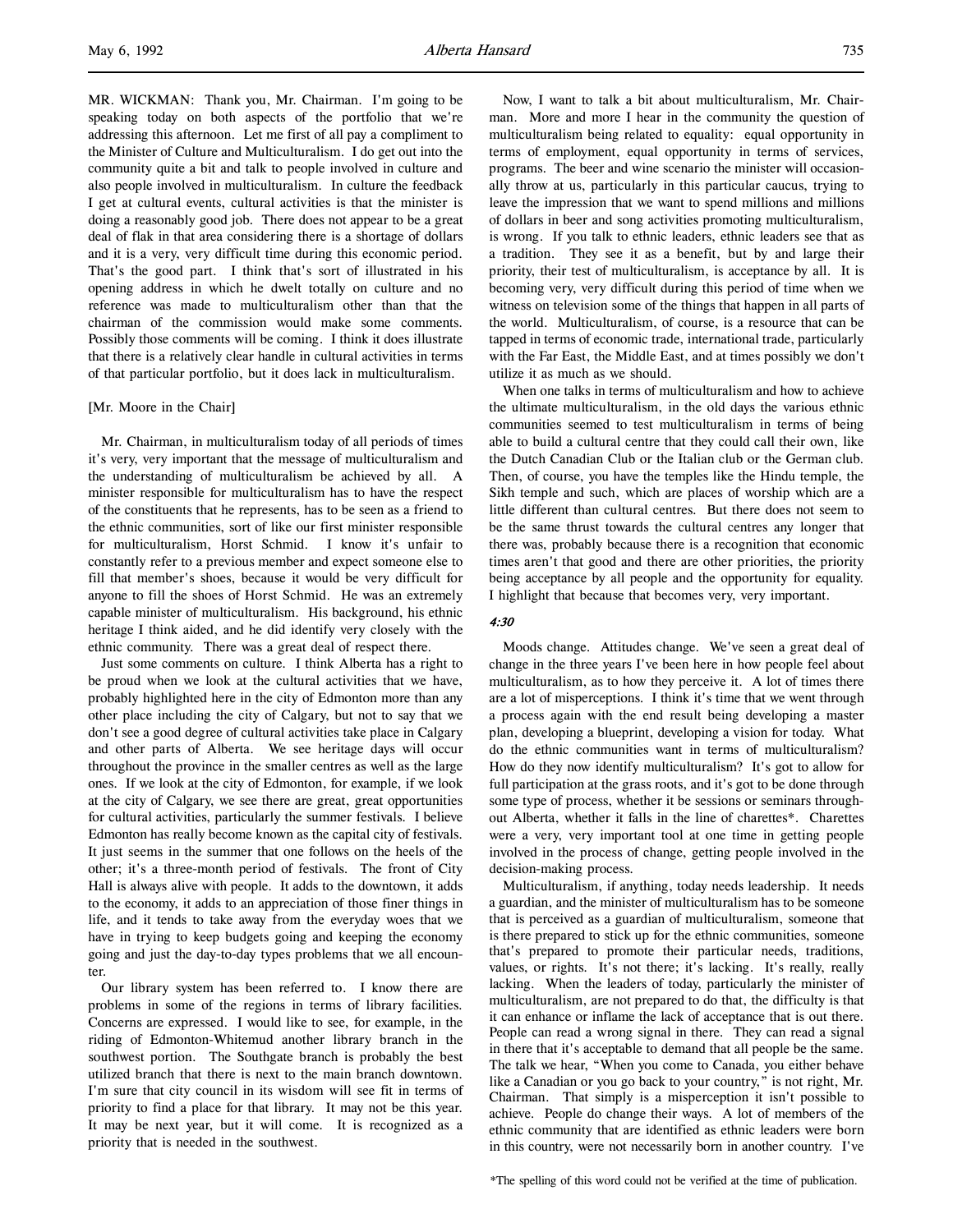been to forums where people have stood up and said that if they don't like the way it's done here, then they should go back to where they were born. Well, possibly they were born at the Royal Alex or possibly they were born at the University hospital.

It really, really saddens me when I see racism occur, and it does occur, but I believe that it's more a lack of understanding. You can sit down and talk to people, explain what multiculturalism is all about, why there's a need to allow immigration in this country, tell people and explain to them how it was that immigrants built this country into what it is, and if we didn't allow immigration in this country, we would have a declining population. Our economy would falter; it just simply would not work. This process that some people want, that we close the gates and just open up Canada to our own kind, to the people that are already here, is a fallacy, and it simply would not work. It's not realistic. I know the minister doesn't abide by that myth either.

I believe the minister recognizes the benefits of immigrants: the builders of this country, the builders of this province, and the builders of this city. We can talk in terms of lack of acceptance. We can talk in terms of racism. I can go back years and years and it's always been there to a degree, but as time goes on, particularly with more and more members of visible minorities coming to Canada, it seems to be on the increase. It's unfortunate. Despite all the commercials that are done, despite all the forums, there seems to be a hardening of the Canadian position, particularly in Alberta, towards the acceptance of people from other countries, particularly if they're of a different colour.

I can recall in the early '50s in Thunder Bay, in a Finnish community, when a number of Italian people came and were picked on. I couldn't understand it myself. They were called names. They sort of had their own poolroom because they weren't accepted in the other poolrooms. It wasn't fashionable even to associate with them because they were those Italians that came over here. There were nicknames for them and slang terms and so on. There was a period of time when Germans were looked down on. My wife was born in Germany. I can recall that we were trying to rent this suite, and the landlady said, "I would rent it out to anyone except a German." Then we get into a situation where it seems for a period of time that the French are picked on. Then the natives are picked on. It's almost like we go through a process that society targets certain groups: the Koreans, the Vietnamese, and now, it seems, East Indians, but in particular Sikhs.

Sikhs have a culture of their own; there is no question about it. They have certain religious beliefs that we have to respect, and they're very, very noticeable by their presence. They are members of a visible minority. I can be in the Superstore, for example, and I could count the people and probably see 400 people that are white, white-skinned. Possibly 30 or 40 are members of visible minorities, but somebody else would go in there and say, "The whole store is full of people from Pakistan, from India." They don't see the white people. They simply see the people of visible minorities because their attitudes are such that they see these people as "those other people," and it can be very, very difficult.

I've had the opportunity to go to forums, and I've heard people get up there at microphones and say the ugliest things. I've had those types of phone calls. Our caucus stood front and centre when it came to protecting the rights of the Sikh community, preserving their religious beliefs. We've done that with all ethnic communities because our caucus believes in multiculturalism, our caucus believes in equality, and our caucus believes in acceptance of all people. But at times it can be very, very difficult, when one gets phone calls from people – and some people can be very close to you – and they don't understand how you can take a position in support of a member of a visible minority. I'm sure others

who have been in that same situation as me have gotten those same types of phone calls. They can be ugly phone calls. They border on threatening phone calls, but I guess if it's for the good, one has to stick up for their principles and one has to kind of cast those things aside.

We had a situation not long ago in this House. It was raised by one of our members, Mr. Chairman, that the RCMP were being accused of reverse discrimination. I explained this one to my neighbour, who was having some real difficulties with the application process within the RCMP. I broke it down and explained how in a Sikh community, if there is a need for the law to go in there, if another member of the Sikh community is the law, there's going to be a much greater level of communication. If that member of the Sikh community is not allowed to wear a turban, immediately that respect for that member is not going to be there. People have to realize that it's not a question of just hiring all white people to be RCMP officers, because on a reserve, for example, you have to have native people that are part of the RCMP. I wish that members would sit down and think about that and work out those figures rather than add to flaming what is already an ugly situation there, because it does not help. It just adds to that level of intolerance, and it makes it extremely difficult.

There's a story that I hear quite often. A German girl and a girl from an Iranian family lived next door to each other. The little Iranian girl says to her friend next door: "Do you know that my father knew one of the Prime Ministers of this country? In fact, my father has a picture of himself with that Prime Minister." The little German girls says, "Oh, I don't believe that," so she runs next door and she gets that picture. Sure enough, it's a picture of her father and a picture of then Prime Minister Trudeau. The little German girl says, "Oh, which one is your father?" I think that illustrates very clearly that in the eyes of the young people there is no difference; we're all the same. You find it in the schools. When one goes into the schools and speaks to the grade 6 students or the grade 3 students, they're hand in hand, they're side by side, and they see each other all as friends and they play together. It's only when they get home that in some cases the adults will kind of twist their minds and set them off in the wrong direction.

#### 4:40

There's no question, Mr. Chairman, that at times we move too fast. When we look at the issue of bilingualism, if one could replay that back in the days of Prime Minister Trudeau, possibly the approach to bilingualism should have been a bit slower at that time. There should have been greater emphasis within the educational system, because that is the place to change attitudes, within that educational system. If there is one thing that I would have to stress to the minister, it is the incorporation of as many programs as possible that create that understanding at a young age, at that level of grade 1 or grade 2, so when those students get out of school, when they become adults, they know what other cultures are all about and they're much more likely to be accepting of members of other ethnic communities.

Before I wrap up, Mr. Chairman, I want to go specifically through the budget here and just ask a few questions. I hope that the minister would take the opportunity to address them or respond to them, or if he can't respond to them today, respond to me possibly in writing. Before I do that, one closing comment is that I know at times we tend to be critical, and rightfully so, of the way that lottery dollars are allocated, the way lottery dollars are administered. But one area that lottery dollars do go into that I hear a lot of positive things about are the foundations, and many of those foundations are there to promote cultural activities and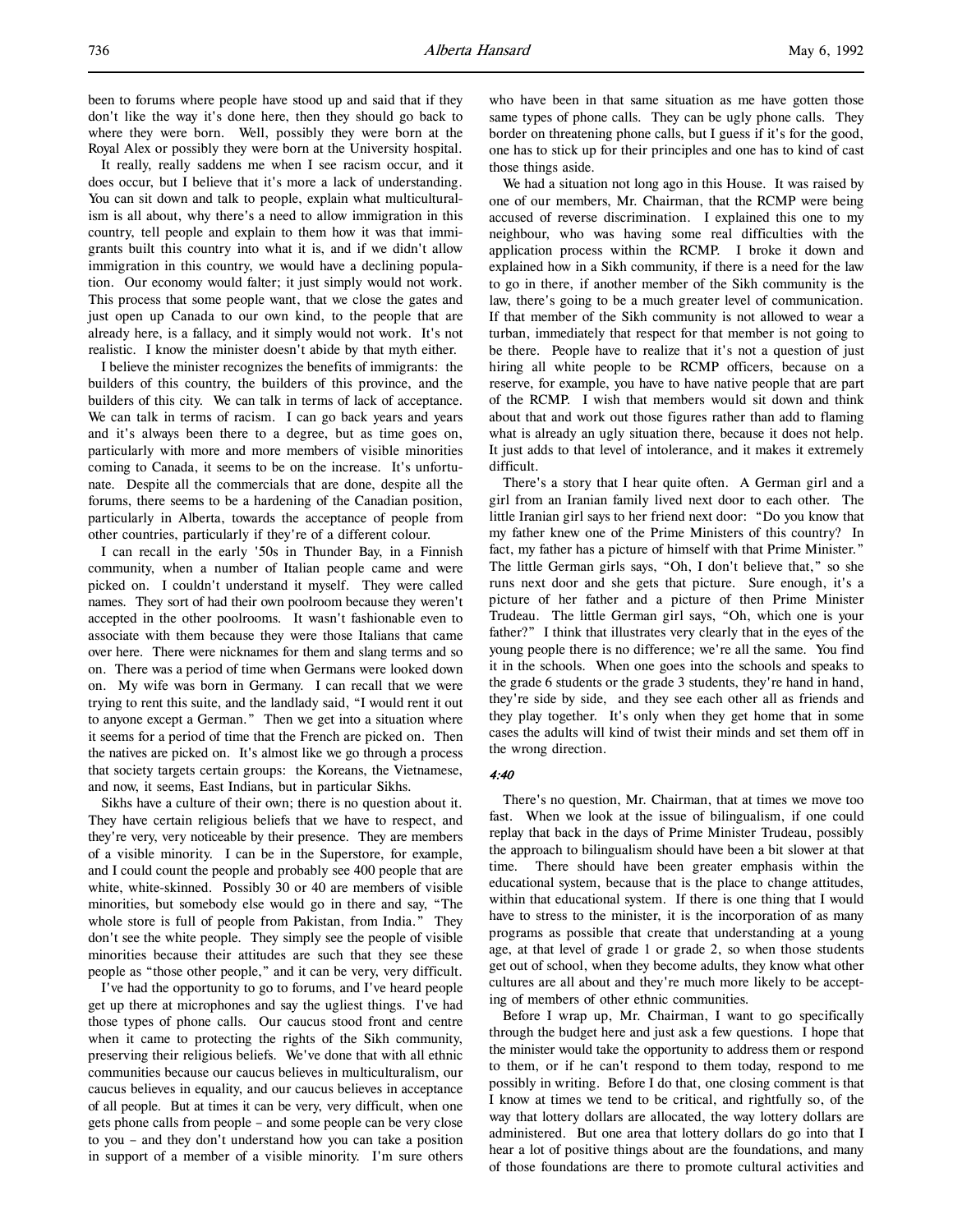appreciate that support. That's why in this caucus, for example, we've made it a policy that that's one of the areas that would be earmarked for lottery dollars, along with other areas. It's a very, very important area to preserve, because there's no greater leadership that can be shown in terms of community programs than the people within the community. Rather than government sitting back and trying to run all these programs or activities, it is always better to get the dollars to the community and let the community be the decision makers, because they know what's best in their community.

Now, going to the budget, specifically on page 85, vote 1.0.2, Deputy Minister's Office, that shows an increase of 10.1 percent.

### AN HON. MEMBER: Shame, shame.

MR. WICKMAN: Yeah, shame; that's what I say too. Shame, unless there's a reasonable explanation for that. I'm sure the gentleman up there didn't get a 10.1 percent raise.

Then, secondly, in Communications there's a decrease of 10.7 percent, so possibly there's been a shift from there to there, and that may be the explanation.

Now, Award Programs shows a very, very major, substantial reduction of 66.2 percent. I'm not sure specifically what Award Programs that refers to and why there would be that type of dramatic cut, from \$103,000 to \$35,000.

Now I go to vote 2.1, Program Support, an increase of 8.1 percent. To me the terminology of Program Support again reeks of administrative costs. Again I would question why costs increase always at that particular level: the administration, the deputy minister's office, and so on and so forth. That is a very, very significant increase of 8.1 percent.

Vote 3.3, Financial Assistance for Heritage Preservation, a reduction of 16.5 percent. Possibly that could relate to the statements the minister made on the Ukrainian Cultural Heritage Village. Possibly he could respond as to why there's a decrease of 16.5 percent there and also at the same time possibly respond to a proposal that I'm aware of for an expansion at the Ukrainian Cultural Heritage Village, where they want to add a new concept to it, and how that's coming along if there's anything there.

Now, farther down on that same page it shows Payments to MLAs, \$1,000. I'd like to know who that payment was made to, because when we go to vote 4, we have Payments to MLAs of \$15,000. Again I'd like to know who that \$15,000 goes to, if it all goes to the Member for Redwater-Andrew or if it's other MLAs, because it talks in terms of MLAs, not an MLA.

Multicultural Commission Chairman. Now, that's a reduction of 72.9 percent. I don't believe that that would refer to the Member for Redwater-Andrew. I'm not sure what would account for that reduction there. Multicultural Commission Chairman having a comparable figure at one time of \$148,700 just doesn't make sense to me. There's got to be something wrong there.

When we go to the revolving fund, I have one question there that relates to the revenues. Now, particularly in southern Alberta, the Southern Alberta Jubilee Auditorium, we see a very, very significant increase in the estimated revenues, from \$400,000 to \$560,000. Provincial Museum Bookshop: we see a reduction from \$250,000 to \$20,000. The Edmonton Jubilee Auditorium: we see an increase but not as substantial as the Calgary Jubilee Auditorium.

In the minister's response, if he could respond to those specific questions, on that note, Mr. Chairman, I'll conclude. Thank you.

MR. ACTING DEPUTY CHAIRMAN: Redwater-Andrew.

MR. ZARUSKY: Thank you, Mr. Chairman. Indeed a pleasure to get up and speak on the estimates of the Department of Culture and Multiculturalism. I'd glad that we got the silly motion out of the way because now we can get into some of the serious stuff that's being done in the department. I'll be speaking on the activities in the division of multiculturalism, and I'm glad that I'm speaking after some of the comments that were made on multiculturalism, because obviously some of the members aren't paying attention to what's happening in this province.

So on this note, I want to once again thank the minister for the kind co-operation and the good working relationship we have working in this whole area, because it covers a lot. I think things are really working out well in attendance of areas of multiculturalism. Also the staff of Culture and Multiculturalism are, I think, doing a super job and really easy to work with, because of all the happenings in the province and the direction of the way we're going and also the positive response from Albertans, Mr. Chairman, on multiculturalism.

I can tell you that in the last three years, since 1989, a lot has happened, which I'll cover here today. Firstly, I want to reiterate our government's commitment to multiculturalism. It's something that's been happening, as the hon. Member for Edmonton-Whitemud indicated, since 1971 with the first minister of culture and multiculturalism, Horst Schmid, and that continuation is there. I can tell him that I met the former minister many times at different functions, and he is very glad of the direction we are going. Also, I know the minister is going in the same direction and, indeed, all our caucus and the Premier.

I want to indicate to the House today, Mr. Chairman, the diversity in our own government, in our caucus right here, being probably the most multicultural of members in Canada or maybe the world. I know that every member here came from someplace. Whether it's first, second, third, fourth, fifth generation, everyone's roots came from someplace else, so you can see that the diversity is there. To indicate what really is unique and different – and we're glad that we do have it – is that on our team we have three members who are of aboriginal descent, first Canadians. They're here, and I think we should applaud them for that, because they have great input on what native aboriginal issues are in this province. I think that's why our government has gone this far with settling issues with aboriginal native people. So if somebody says that multiculturalism is not working, well, here's a good example of it. No other government can brag that. Even the opposition parties can't brag about it. We indeed can, and we're very proud of it.

#### 4:50

I guess another area we have to support very strongly and indicate – and some of the members should listen to this – is that we do have legislation on multiculturalism, our Multiculturalism Act of 1990, which created many other areas, a Multiculturalism Advisory Council and a direction for multiculturalism, encouraging people to respect each other and respect the good they're doing in this province.

But as our Premier has indicated, you can't legislate multiculturalism, whether you try it in Canada, try it in Alberta, or try it in any part of the world. It can't be done. You need the understanding and the direction from our minister and from the Multiculturalism Commission for people to appreciate the diversity of this province. I think many governments maybe legislate too much, and that's why they run into problems. I know the NDP would definitely legislate every little thing and force things upon people, and that can't be done. That's why this province is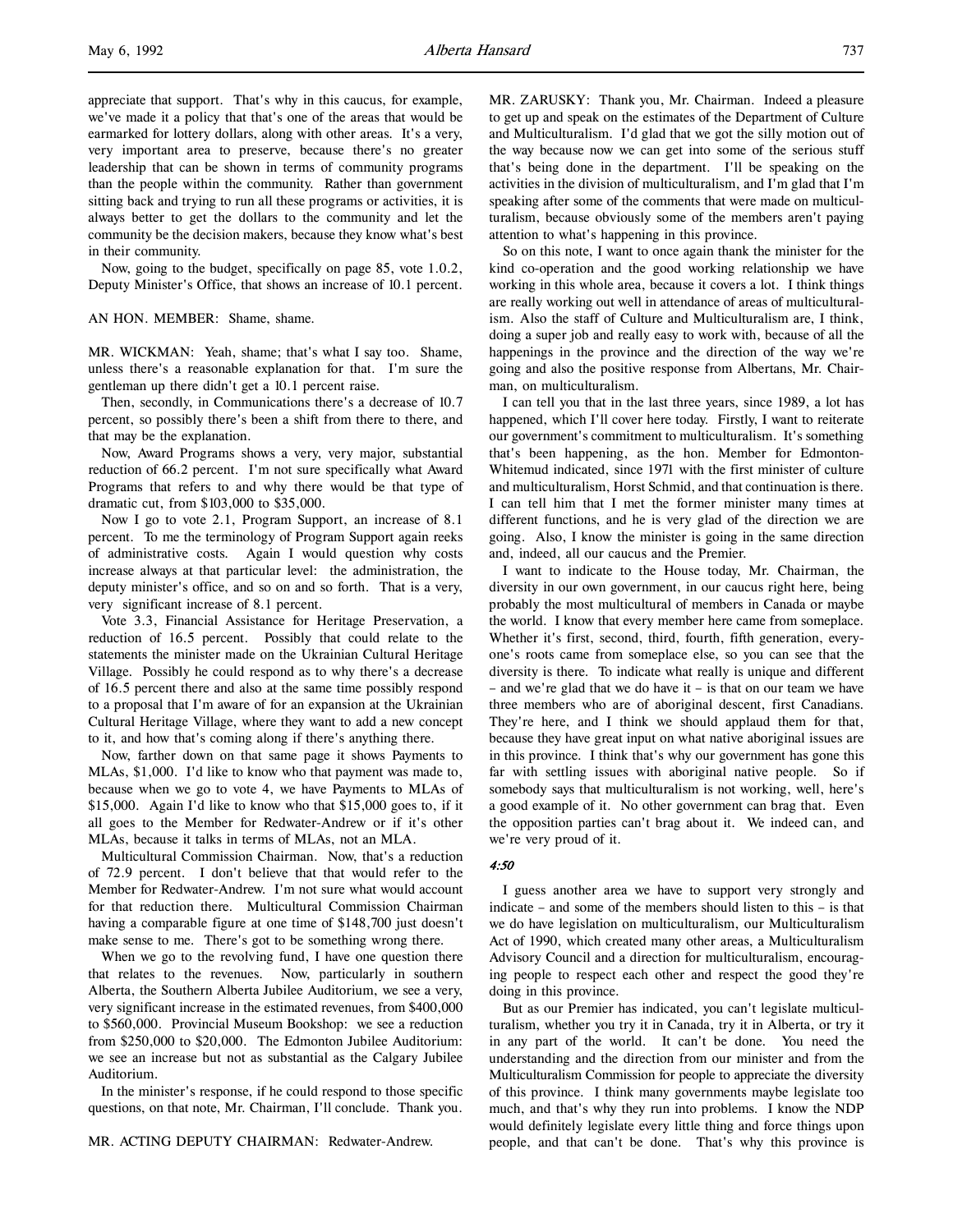working so well in this direction. People do get along very well in all areas.

What I want to do today is outline some of the things that the Alberta Multiculturalism Commission is doing and has done. I think the two members, the Member for Edmonton-Mill Woods and the Member for Edmonton-Whitemud, should listen and listen very closely to this, because obviously you have not been going around the province like we have. I will start with year two of our multiculturalism action plan, a plan that we started on last year. It's a three- to five-year plan.

The first area I will touch on, which is very important, is education. We've had many workings with the Department of Education. The latest one, at the end of February, was our newspaper and education kit, which the *Edmonton Journal* and the Calgary Herald participated in. It went to all schools. The presentations were done. The minister and myself visited many schools and areas in that one week announcing this educational kit. I've visited many schools since, and most of them have enrolled in this program. They are using it in their schools, on the importance of multiculturalism to the school, which is so important to our young people in our province, actually the people that'll be taking over from us sometime in the future. So you can see, Mr. Chairman, that this is one area we're working in.

The next area is the Alberta Vocational College, which we're working with, and that's a program called First Step. That's working with postsecondary students to have them fit into the workplace, the diverse workplace that's coming in the future. I can tell you that over a million Albertans are other than English or French, and also new immigrants are coming in. That's another area we're working in.

The third one, as I mentioned earlier, was our school visits. I've visited, I'm sure, 20 schools this year already, speaking to all levels from grade 3 right up to high school, to grade 12. I can tell you, these young children are very well versed and know what multiculturalism means and what direction it's heading in. As a matter of fact, a lot of them have read our report, Focus for the '90s. They know what's in there. There are programs that Albertans indicated to the Multiculturalism Commission back in 1988 in Interchange '88. This area they know about.

### [Mr. Jonson in the Chair]

Just on Monday morning I visited Fort McMurray. The hon. member there was very supportive and made sure that we visited a school that is very involved in multiculturalism. As a matter of fact, the whole community was, because they are in their multicultural week this week, and the kick-off was on Sunday and Monday, a large activity at the school. Also, Syncrude was there, a large corporation supporting this because they know the importance of working with the different ethnic people. So you can see that this is another area we're working very strongly in. That, members and Mr. Chairman, takes a lot of time, but we do find the time in our schedules to make sure that these young students are aware.

The fourth area in education and working with young people, the youth of our province, is our youth symposiums and workshops. Back in the fall of 1990, Mr. Chairman, we had a symposium at Nakoda lodge for our young people. Around a hundred students from age 16 to 18 attended this youth symposium, and we gave them the opportunity to tell us what they feel multiculturalism should be and some of their ideas. The whole weekend was spent in think tanks and many other areas, and they came up with some pretty good suggestions which we've been working on in some of these youth education programs. We hired

a student out of this group last year to do a consultation with the schools and see the direction it's going in. These people were from all over the province. Many other areas are having these youth workshops. Even in my constituency one area had a large youth workshop with a couple of school boards. Also, I know Provost is having some and Medicine Hat and other areas in southern Alberta, just to mention a few. So you can see that our young people are really getting involved in multiculturalism, and I think this is one direction we're really going to be spending a lot of time working in.

The next area is with the Department of Health. That's developing strategies with the University of Alberta, and that's in rehabilitation medicine. We've funded a program there, Mr. Chairman with the diversity in this province, our new immigrants coming in, to have the university educate people in this end through language programs and many others. Also, with the Misericordia hospital we funded another program that worked with a higher level of the new immigrants coming into this province, making physicians, nurses, and staff of hospitals aware of some of the needs of these people when they're either sick or in other areas of health that they need. That's another area we've got a program going with. Also, St. Michael's extended care centre here in Edmonton: another program with the elderly and their multicultural needs. I can tell you, this centre takes people from all ethnic communities and indeed helps them and helps staff and many other people understand their needs.

Also, with the Foothills and Peter Lougheed hospitals in Calgary similar programs are going on, and with the Calgary board of health; we've got our staff and programs in there. The needs of our new immigrants to fit in, and maybe our older Albertans – because I can tell you that as people get older, sometimes when they're in a health facility for the elderly, they change back to their home language or native language. That's where the staff has to understand and know why they do it, that it's just a part of life. This is the program we're doing.

We're also working with municipalities, and one area which we're working very closely and very strongly with is the town of Provost. Every member here, Mr. Chairman, knows what happened in Provost a couple of years ago, the racist incident. I think a community that gets hit by this sometimes doesn't realize how to handle this. Sometimes they come out with some bumps and bruises, but luckily it worked out that nobody was hurt in this incident. The town of Provost has been working very closely with the Multiculturalism Commission to make sure it never happens there, and an awareness program so other communities are prepared so none of these racist incidents happen anyplace in this province. That's another area.

## 5:00

Another area we work with very closely is the Federation of Canadian Municipalities. I just had the opportunity to speak to them at the beginning of April in Calgary. I know the Minister of Culture and Multiculturalism was there, and the Minister of Labour also was there, Mr. Chairman, to speak to these groups on some of the programming we have in this province. I can tell you that when I was there, I had municipal leaders from other provinces come up to me and commend us and congratulate us on the good work we're doing in multiculturalism and taking some of our programs back to their own provinces. This is what we're commended for here in Alberta. It's a stride for our government, the minister, and myself, naturally, an achievement we think we've done. This is, as I say, being recognized all over Canada right now. We are also working with the cities of Lethbridge, Edmonton, and Red Deer and also the United Way of Calgary, so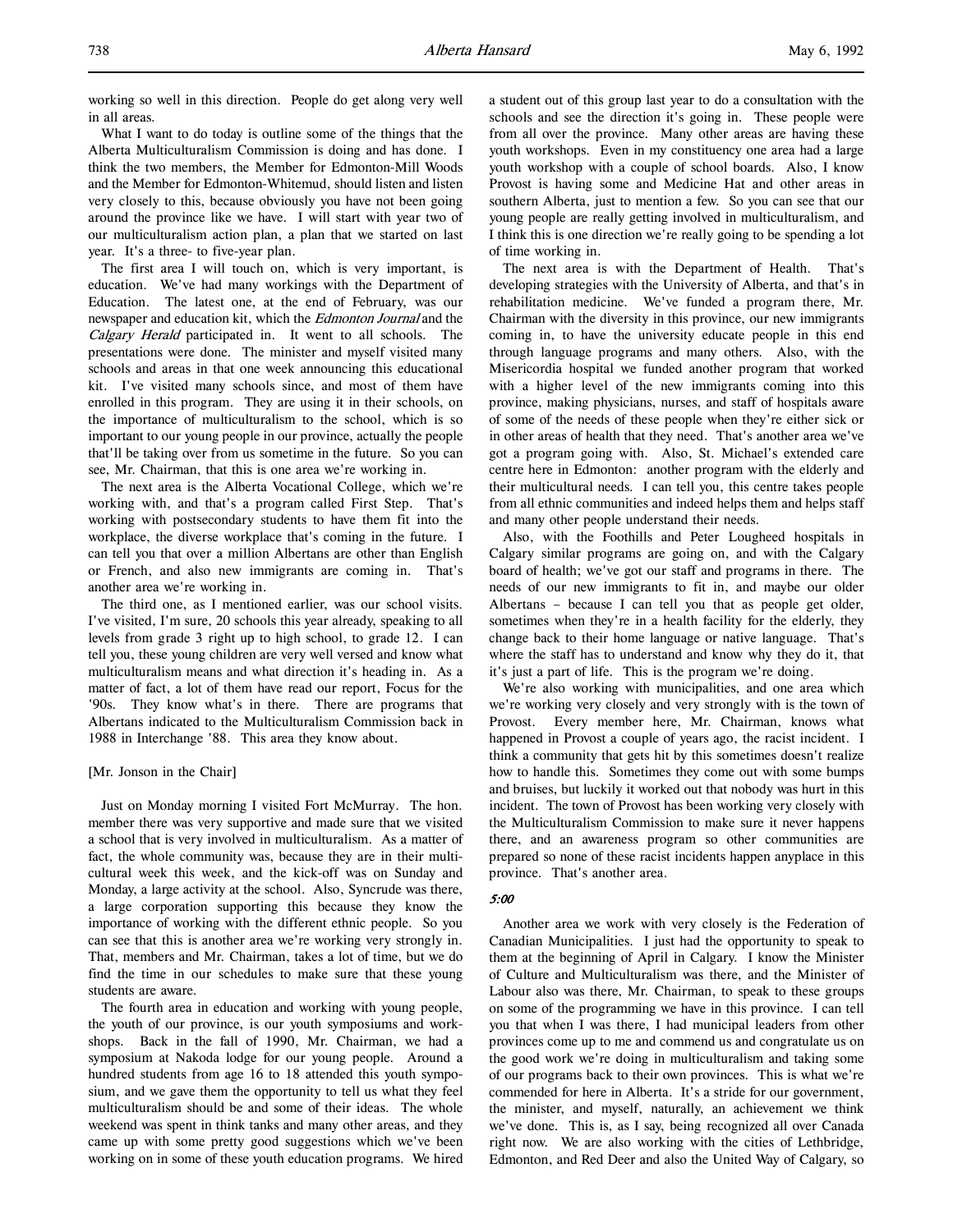you can see that we are touching on all these areas. With the limited staff we have, I think the work is getting done and getting done very well.

Another area we've worked very closely with is the business sector. Last fall we had our second annual symposium on multiculturalism in the business place. Mr. Chairman, guess what? I will read off the corporations and companies that were involved there: the Royal Bank, Shell Canada, Canadian Airlines, Petro-Canada, Calgary Economic Development Authority, Edmonton Chamber of Commerce, Horne & Pitfield, and a division of IGA . . .

MR. MAIN: Hughes aircraft.

MR. ZARUSKY: Hughes aircraft was there, the minister informs me.

You can see these people are interested in the diverse workplace that's coming up and really appreciating it. These symposiums also attract over a hundred people, a hundred business leaders. From not only this province but from all over North America we get people there. This is where we get speakers, and they discuss these different areas that we have to deal with. The diversity in the workplace naturally is one and understanding why people in some areas need recognition. It is working very well. So, Mr. Chairman, that's another area.

Other areas, naturally, that we're working with are cultural/racial minorities. Our cultural ambassadors program is another area we're working with, educating people to become multicultural ambassadors for this province, the grass-roots people of this province. They want to go around and spread the message and work with their communities to make sure that the understanding is there, Mr. Chairman. So you can see that this is another area.

Another thing that's happened that is really working well this year – and our legislation of 1990 indicated this – was the Multiculturalism Advisory Council. The appointments were made in September of 1991. Out of that we've got 23 members from all over the province, and not only out of the ethnocultural groups but municipal leaders, people from police forces, native people, and also our youth. We've got two young people that attended the multiculturalism symposium on our multiculturalism council now. I just want to outline to you the reporting mechanism. The vice-chairman of the Alberta Multiculturalism Commission, which is Orest Olineck, is the chairman of the advisory council, so in working with me and my close relationship with the minister, you can see that the reporting mechanism is there, and it's well recognized. We get these ideas right to the top channels within a matter of hours; sometimes in minutes we can do it. You can see that the setup in the Act is so that we don't need to legislate anymore. We've got people at all levels of the Alberta government and the mainstream working together. I can just reiterate some of the things that we are doing as I go on. I know the minister is going to answer some of the questions that were posed by the members who spoke.

Firstly, I just want to answer a few by the Member for Edmonton-Mill Woods. I'm glad that the Leader of the Opposition is here, because I think that the leader could change the critic here, get somebody that's a little more understanding. Maybe a suggestion: somebody like the Member for Calgary-Forest Lawn could be the multiculturalism critic because he's got a very positive attitude and certainly would be an addition in getting the message out instead of coming in with the negative. The Member for Edmonton-Mill Woods also indicated that we didn't attend a rally, I gather, someplace here in the city. I can tell you – and I know I can speak for the minister and myself and our government

– that we do not condone violence, and I think that's what some of these things are doing.

It's unfortunate that we had the happenings in Los Angeles. We'd never want to see that in this province, and I'm one that certainly would fight and speak against it in every and any way possible. This is why at the commission we are doing this, so it doesn't happen in this province. I can tell you that through our work I don't think it will. That's why I sometimes don't think that government leaders should attend, because some people at these rallies will indicate that we should start doing this in this province, and I think that's wrong. I can go on record telling anybody that violence is wrong, and that's all there is to it. I hope it doesn't happen in this province. I don't think it will because we've got the understanding here.

Some of the other areas. The paper on foreign qualifications is a very good report. That comes under the Department of the Solicitor General, and we are working right now with the different departments to make sure that this report gets released so we can get some action on it. Hon. member, just don't worry about it; it's going to be done. Albertans know that.

The Member for Edmonton-Mill Woods and the Member for Edmonton-Whitemud and, I think, even the Member for Edmonton-Highlands got in on this  $- I$  don't know how the member did – on employment equity. Well, I can tell you that with the different areas we're working with in multiculturalism, with our business sector, our municipalities, our departments of Education and Health – these people all realize that there's a need to hire people for their qualities and qualifications and not colour or race or religion. I think that's happening in this province. We've got these employers, these big corporations, that are looking at people for their qualifications. I think that's very important, and I myself can tell you that I would never support employment equity, because there are other ways to work at it. That's what we're doing here at the commission, Mr. Chairman, and it is going very well.

### 5:10

Mr. Chairman, just a few more comments. I know that in Alberta diversity is a reality. As I said, we must learn to accept this diversity and benefit from it as a people and as a province. Anyplace I speak to different groups, we always indicate that this is what we have to work on. I've said throughout my presentation here on multiculturalism that it's not news to say that some people in this province are not tolerant of others and do not treat others fairly or with respect. As I've said, that's not news. But with our programs I think we're going in the right direction. There is not only a social price to pay for this insensitivity but also an economic one, and I think this is why the commission exists. It's got the support of the minister and of all the rest of our government because we are given many indications that we are going in the right direction. I believe that one day we will live in an Alberta where a citizen's racial or cultural background will not matter, either at work or in the community, but I don't think we're there yet. We still have a job to do, and I know that with the minister's support and the Premier's and the rest of this government's, it's going to be done.

That's why, Mr. Chairman, I hope the members that spoke listened and listened well. This is all in Hansard, and I'm sure they can read it over, especially the Member for Edmonton-Whitemud because exactly what he outlined on multiculturalism through his presentation are the areas we are working with already, are the people we're meeting with. I know that in the past three years or so I've covered this province probably from the farthest point north to the farthest point south, meeting with our different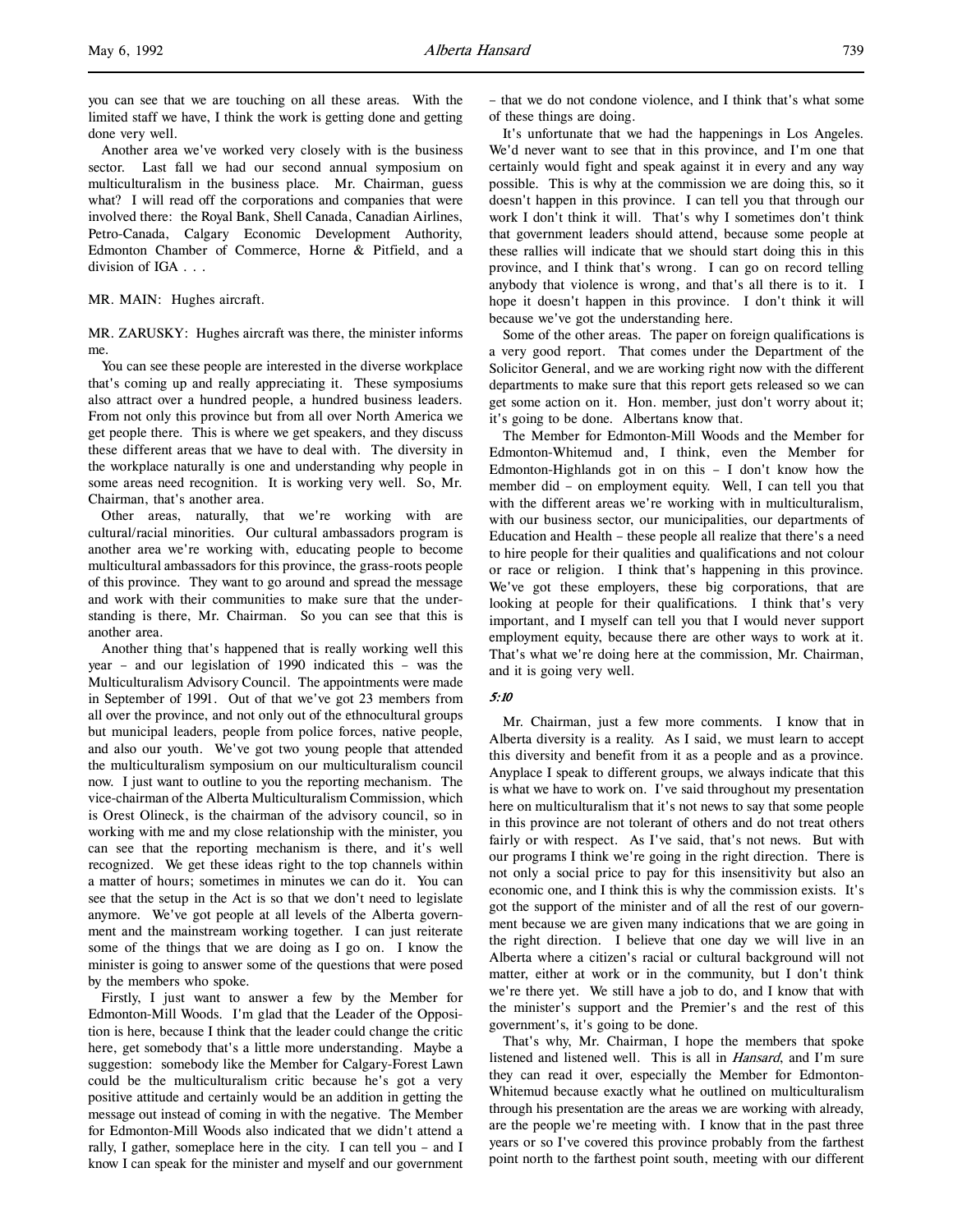communities, the needs of these communities, and actually working very closely with the aboriginal community, which is so important to us at this time in this province. They are people that are recognized for their contribution to this great country and this province. As a matter of fact, at this point we have a member of the Alberta Multiculturalism Commission that is a native person from the Whitefish Lake band near St. Paul, Goodfish Lake, and at one time was a chief of the Whitefish Lake band there. He's really giving us good input into what the needs of the native people are in this province. We are going in the direction of following some of his recommendations and advice on working with our native communities, and it is happening all over the province.

As I said, Mr. Chairman, I hope the members listen and listen well. At this time I want to thank the minister once more for his great support in multiculturalism, and I want to leave him enough time to answer some of the questions that other members presented.

Once again, thank you for allowing me to speak on this great subject of multiculturalism and the great advances we've done here.

MR. DEPUTY CHAIRMAN: The Member for Lacombe.

MR. MOORE: Thanks, Mr. Chairman. I've listened intently to the debate this afternoon, and I've enjoyed it because it underlined one serious flaw in the process: never once did I hear of Canadianism. Never once did I hear "Canadian," which we are. Every person that ever moved to this country came here to be a Canadian, and I never heard it mentioned. It's a serious flaw, and I think it's one thing we should certainly examine.

I want to look at vote 4 because time's running out, and I know the minister wants to get in here, and I have difficulty getting to the point sometimes so that people understand where I'm coming from. I want to talk about vote 4, Multiculturalism Development, \$1 million and whatever it is. Think about the value we're getting, value to two people: value to the new Canadians coming to Canada and the value to Canadians that are here. It's called Multiculturalism Development. That name even turns me off. I do not like multiculturalism; I like Canadianism. I think multiculturalism divides this country, and hyphenated Canadians are the worst thing we ever developed in this country. That goes right back to those so-called founding nations, English Canadians and French Canadians. Where the heck were us Irish and Ukrainians? We all got left out of the picture. But they're still hyphenated Canadians, and we are perpetuating it with our legislation in this budget here today under development. I hope the minister will tell me – I'm doing it as quickly as I can, Mr. Minister, so you can get in – where in the world are you promoting Canadianism? Where are you saying to new Canadians what Canada is about? Can you show me the truth there?

No, all I've heard is you emphasize their culture. Well, let me talk about their culture, and I'll talk to every new Canadian. When he left his country, he left to come to Canada. If he was so proud and wanted to promote his culture like we are, he would have stayed where he was. Why would he come over here, where he didn't have his culture? He came over here to be Canadian. I want everyone to listen to that. He came here, and we're doing him an injustice while we keep promoting that because we have a few of what we call activists in those groups that come over here, and we have some cheap politicians that really promote it because they think they're getting the vote of the minorities. All they are doing is insulting those minorities that came over here to be true Canadians, and we spend \$1,213,000, or whatever it is,

to promote this. I think we should be promoting – and I'm going to ask the minister if he can show me where he is promoting this, under program delivery, and so on. Where is he promoting this to these new people, teaching them Canadian history, Canadian geography so they understand the country they came to, so they have a good background? What did they come to? What is their country, so they can be proud of it?

How much did we spend promoting totally English language? That's a big premium. We'd like to see some of this, really going out and promoting that. Don't leave it all up to Education. We're spending this in this guise?

What about our style of government? A lot of these new Canadians come from different styles of government than we do. We have the British parliamentary system, and I think we should be teaching what we have here so they don't come over here from some country that has a type of government that maybe society in general in Canada doesn't accept and start promoting it here. No; we should show what our style of government is. It's a British parliamentary government. We should teach it.

We want to talk about the free enterprise system we are in and how if they work, they get benefits. The more you work, the more you benefit, the more you grow, the more you have, and the better it is. Everybody is happy. We should be saying that to Canadians instead of saying what is your culture? We're going to promote your culture. I want to say that there has to be a lot of time spent on teaching new Canadians the system we work in in the private sector, because they've got to come over here and work. They've got to land here; they've got to find a job. We talk about our young people coming out of the high schools and universities not knowing the work world they're going into. They're having a hard time adjusting. What do you think about these new Canadians? They're coming here, and that's a tremendous shock to them, to come to our style of work system.

I'm looking in here and I'm asking the minister to go through and show me all this in the subprograms. I'm still on vote 4, in case you were wondering, Mr. Chairman. I'd like to see where we are giving these new Canadians a real understanding of the work area, the work sector, what's here. You know, we have them coming over and saying, "Oh, well, I've got a degree here and I've got a degree there at that university, and I can jump right into your system." Well, it isn't just that easy. Instead of defending that, we should be saying: "This is Canada and this is our system. You came here, and we want you to be part of it. We're glad to have you, and you will make a great contribution." We know they'll make a great contribution, but let's give them the opportunity. Let's not waste the money on a lot of these things that look good, da da da da, promoted by academics and bureaucrats most of the time, but not by the people that came over. They didn't ask for it when they left.

When they left their country, they came over here to be Canadians, and I want us to say, "We're here; we're Canada, and this is what it is to be a Canadian." If we give them every opportunity to be a Canadian, they'll be Canadian, and we'll get rid of that ruddy hyphenated Canadian that we've had to put up with ever since the so-called founding nations got established by the federal government and are still perpetuated and dividing Canada to this day. Surely in the 125 years or whatever that we've existed, we can see what hyphenated Canadians did, hyphenated French Canadians, English Canadians. All it's done is divided Canada, and we're fighting it here today in our Constitution, still fighting what has been perpetuated, and we see this coming in, that we are still perpetuating it.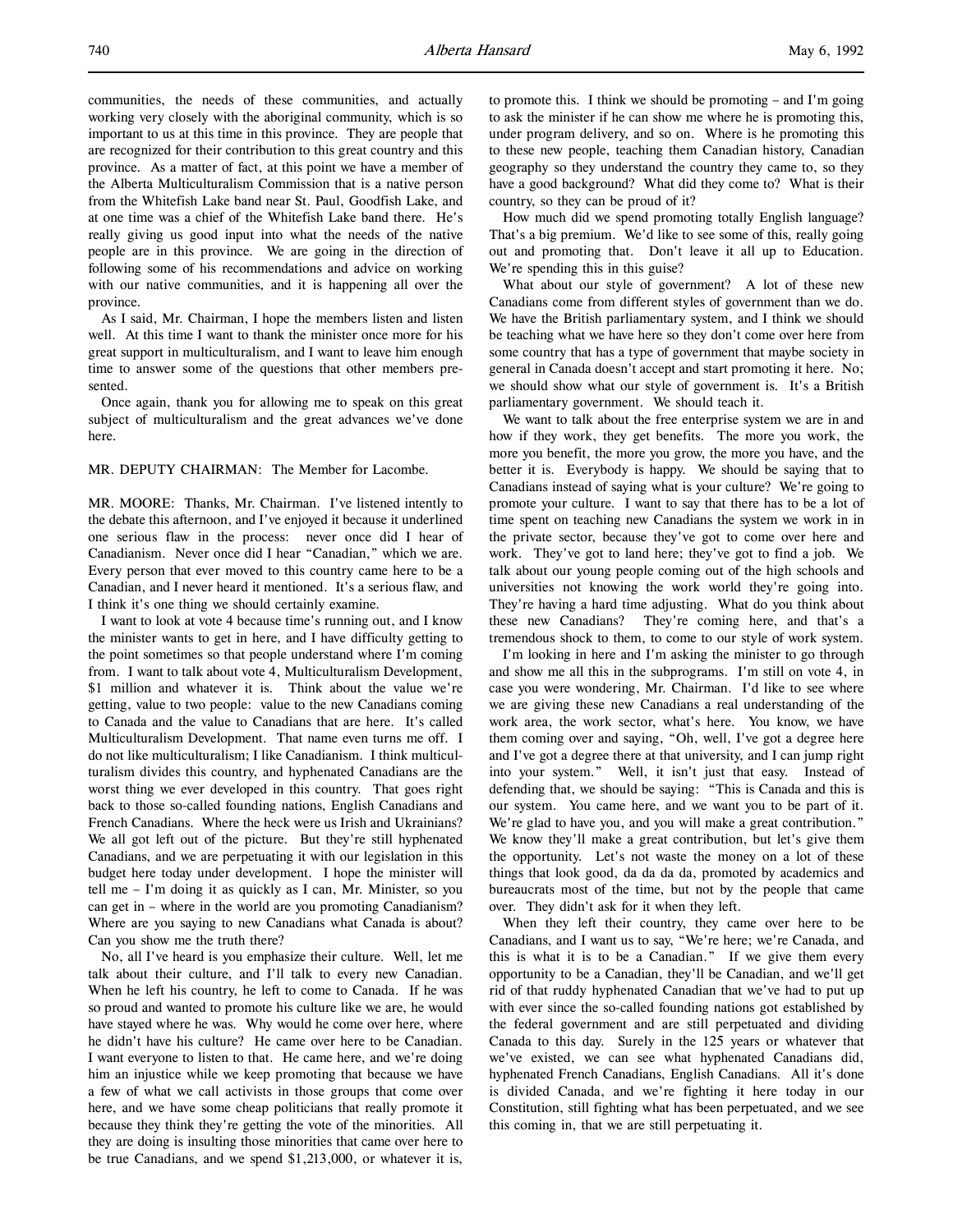Mr. Chairman, I hope the minister will show me where all these things fit in. I know he's got 10 minutes. I've only taken five minutes. Surely in 10 minutes he can give me the answers.

#### 5:20

l,

MR. MAIN: Mr. Chairman, so many questions, so little time. It's interesting to note the amount of time that's spent during the two hours or so by the time we adjourn here. We have two hours to discuss \$43 million worth of estimates, and we have spent, I would guess, 75 to 80 percent of the time with members addressing the most important and critical issue, obviously, in the minds of the members here and probably in their constituents': the people issue, the issues in our department that touch people, and that's on the multiculturalism side. You just heard an eloquent appeal from the Member for Lacombe, expressing views that are held by a great many Albertans about this frustration they feel with multiculturalism, the word and what they believe it stands for.

I would draw the members' attention to the recent remarks made by the Member for Redwater-Andrew in his capacity as chairman of the Multiculturalism Commission. Nowhere in those near 30 minutes of remarks did I hear him say "ethnic." I didn't hear him say "hyphenated Canadians." I didn't hear him say "ghettoized." I didn't hear him emphasizing one group against the other group. I heard him emphasizing and discussing programs that are aimed at drawing people together, that are aimed at putting us all in the same boat.

Mr. Chairman, I've got on my lapel a pin put out by the Multiculturalism Commission. It says "One Heart Many Colours." This is the theme of the Multiculturalism Commission's public programming efforts. "One Heart Many Colours" in four words captures the essence of what we're trying to do in our Multiculturalism Commission with all these programs and all these dollars, roughly 2 and a half million dollars of lottery money and about \$1.2 million in general revenue funds to pay the salaries and run the affairs of the office.

"One Heart Many Colours." One heart: we're all here in this together. We're all here as Canadians, whether we've been here for five generations or five minutes or, as in the case of the ancestors of three of my colleagues in this Legislative Assembly and our caucus, for 5,000 years. We're all here with one purpose in mind: one heart. But we're from many different backgrounds and many different origins and cultures and religions and faiths: many colours. "One Heart Many Colours" captures in four words and in a `slogo' what we're trying to do, and it's directly in line with what the Member for Lacombe requested. That's exactly what we're doing. I'll pass this pin on to him, and he can wear that with pride as he goes back to Lacombe and explains that he's been involved in the debate on multiculturalism and he's got what he's looking for.

Let me address some of the specific questions that have been raised. There are just a few minutes, but some things need to be addressed. Some things need to be on the record in Hansard, and other things will be addressed via letter or, for those in the Liberal caucus, via fax, which they're so in love with.

A lot of talk centred this afternoon on employment equity. I would just draw members' attention to the members' gallery, where members of the staff and those who work for the Department of Culture and Multiculturalism are. We've got people from Trinidad; we've got people from Sweden. We've got a couple of Brits, a few Irishmen, a couple of Scots. There's a Jew up there. We've got somebody from Portugal. Who else have we got? We've got Scandinavians. All there not because we got a list of ethnic groups and tried to make sure we had one of each. No.

We have these individuals working for the better state of affairs in the province of Alberta because they're the best people for the job. It just so happens they're from different cultures, different names, different backgrounds. That's not why they're there; they're there because they're the best people for the job.

The Member for Edmonton-Mill Woods would have us get a list of cultures and say, well, gee whiz, you don't have anybody from the Caribbean. Go find somebody to fill that spot. You don't have anybody Chinese. Find someone. My position and that expressed by the Member for Redwater-Andrew and that of the government is let's get the best people for the job. Let's shake the trees, find out where they are if they're in an ethnic group. One of the members has talked about a police force and having the people who can relate with their clients. I agree with that. Let's go out and shake the trees and recruit in those communities and find the best people for the jobs. But the notion of quotas just gives me shivers, and it's not something I would support.

We talked about racism. The member wants the government to do something about racism. This is an enormous responsibility, an enormous task to place on the shoulders of never mind a government, to place on the shoulders of democracy, to solve racism, something that's been with us as humankind since we first emerged from the caves. To put the responsibility for ending racism on democracy or a government or a minister and a department is beyond comprehension. We're working on it. I don't expect we'll solve it. I don't expect it will go away. It's a human condition, a human failing. What we're trying to do is have people work with each other and understand each other, and hopefully then we'll see a better atmosphere in which we can all work.

Much has been said about multiculturalism today. It's an important component of what we are as Canadians. The Premier's remarks were raised. The Premier has clarified his remarks. I've clarified them. You have not seen any attempt here to repeal our Multiculturalism Act that we passed a couple of years ago. We're working, and we need a legislative framework in which to work. But the notion of compelling people to do this is just anathema to this government.

I think it's important that we deal with some of the facts on the cultural development side that were raised by the Member for Edmonton-Highlands. I will just draw your attention to one fact that puts the proper perspective on most of her remarks in that she knows not of what she speaks. The awards program cut out: she mentioned that. Granted, it's gone, but she mentioned this in the context of artists' wages, as if the awards program was directly related to artists' wages. This is a recognition program that we've had in place for a few years that has recognized volunteers and outstanding contributors to Alberta, nothing to do with payments to artists. The other departments have picked up some disciplinespecific areas, in recreation and environment, forestry, and others, and it was deemed that we'll review all our awards programs. In the meantime, we'll recognize some budgetary savings by eliminating that.

But that's just the kind of thing that we hear from the ND critic, looking for us to spend, spend, spend and making arguments about where we relate in comparison to other governments. I can say about these kinds of comparisons that while you can make an argument for them, I would urge the member to just look around and see what we've got. I'd look at results and not focus on dollars. Never mind spend, spend, spend; look at what we result. In the last three years in this department, while our overall spending and our overall staff complement has gone down by 10 percent – the call on the taxpayers has gone down by 10 percent